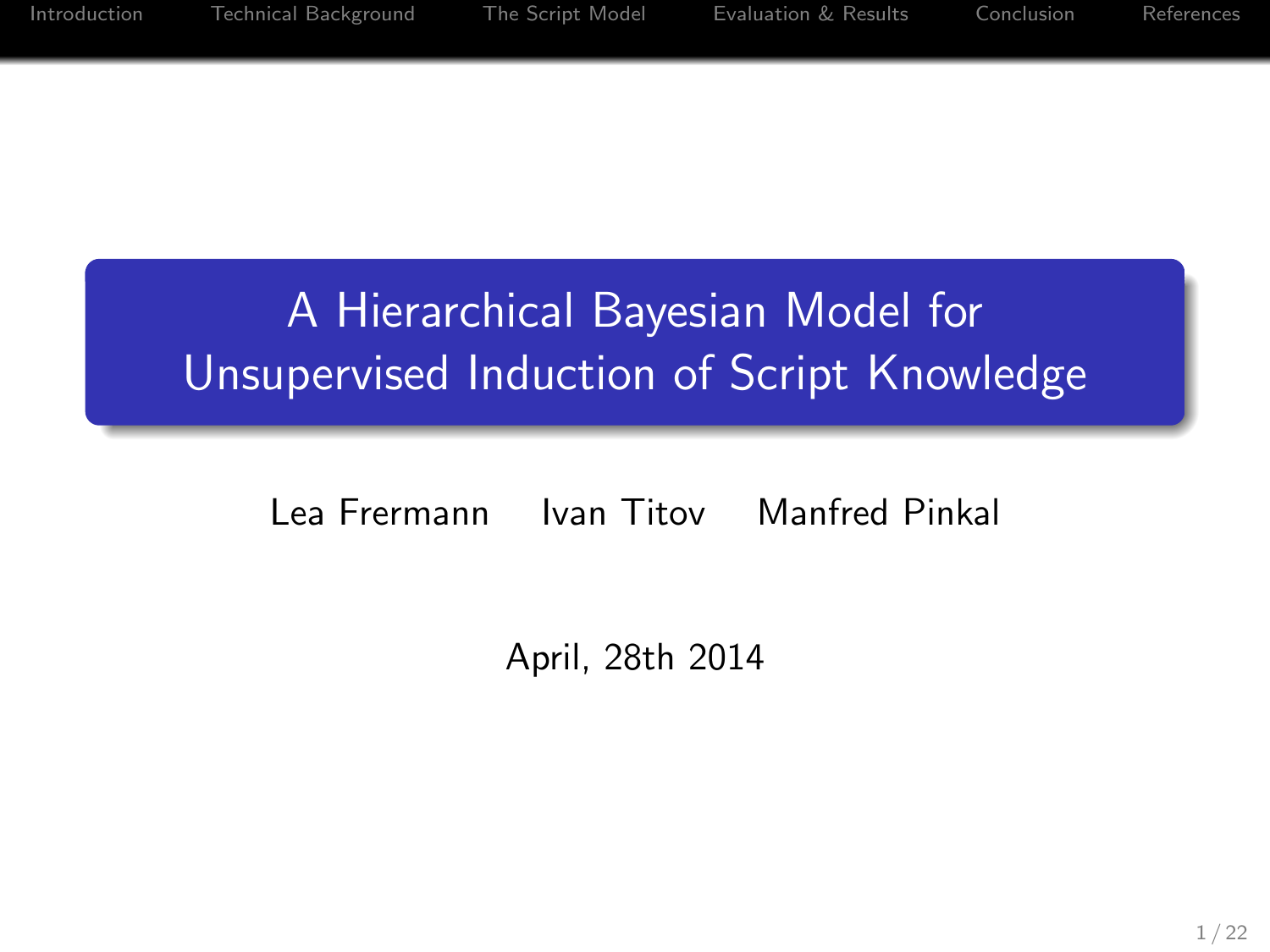## <span id="page-1-0"></span>**Contents**



- **[Technical Background](#page-13-0)**
- **3** [The Script Model](#page-16-0)
- 4 [Evaluation & Results](#page-30-0)

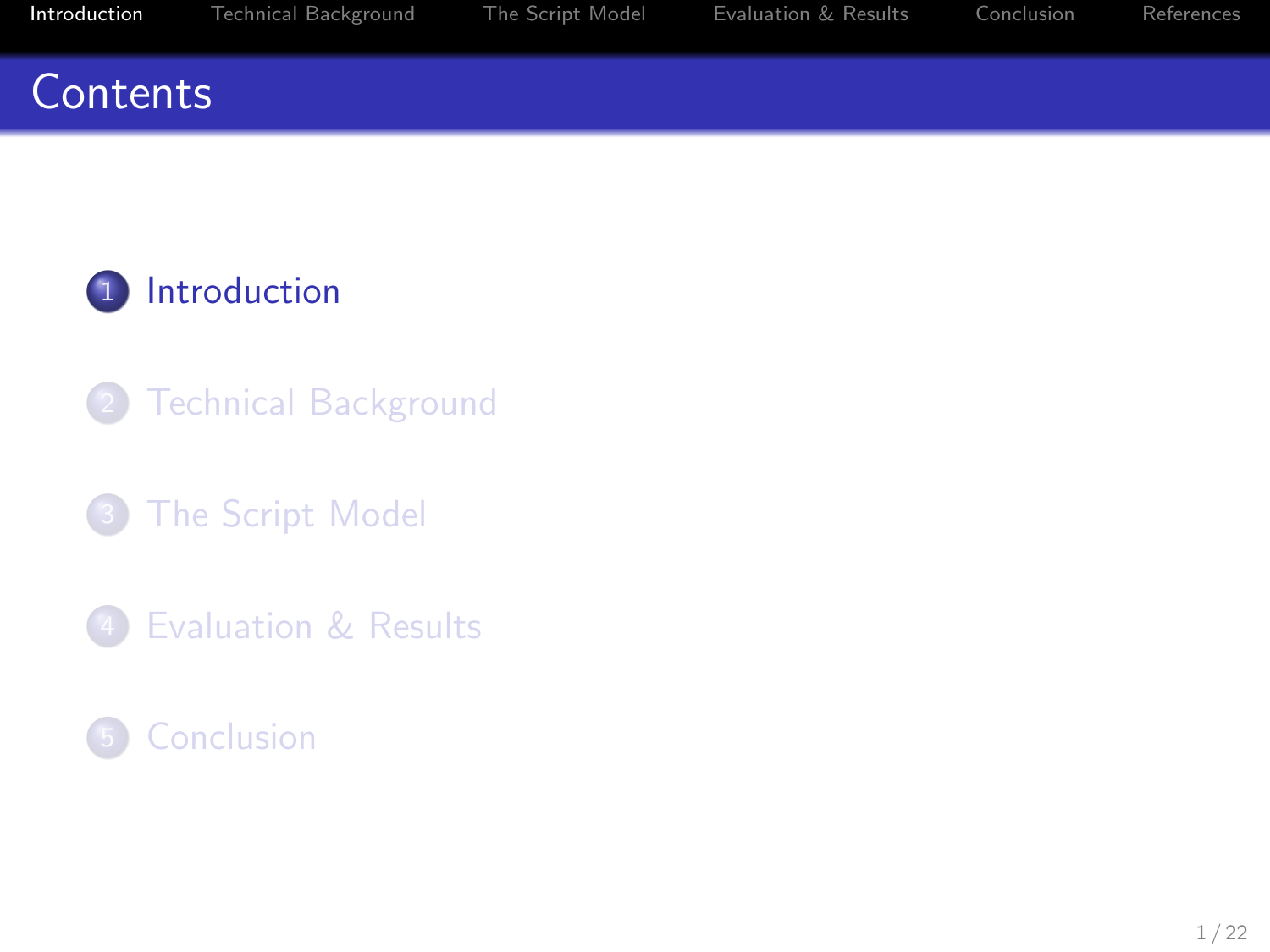

[...] A script is a predetermined, stereotyped sequence of actions that define a well-known situation. $1$ 

<sup>&</sup>lt;sup>1</sup>Schank and Abelson (1975)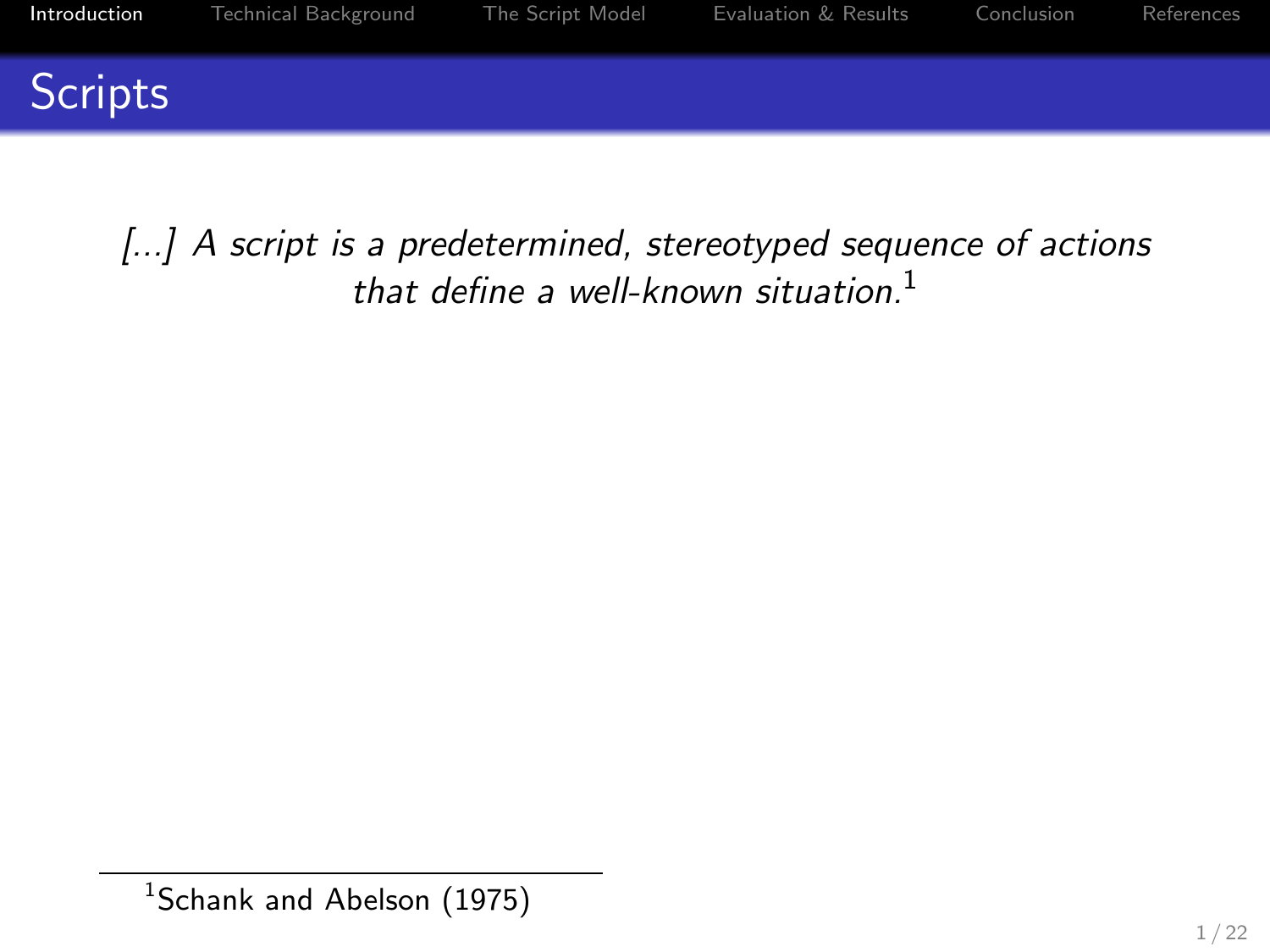

[...] A script is a predetermined, stereotyped sequence of actions that define a well-known situation. $1$ 

Example situation: "Eating in a Restaurant"

| l ook at menu      |  |  |
|--------------------|--|--|
| Order your food    |  |  |
| Wait for your food |  |  |
| Eat food           |  |  |
| Pay                |  |  |

Event Sequence Description (ESD): explicit instantiation of a script

<sup>1</sup>Schank and Abelson (1975)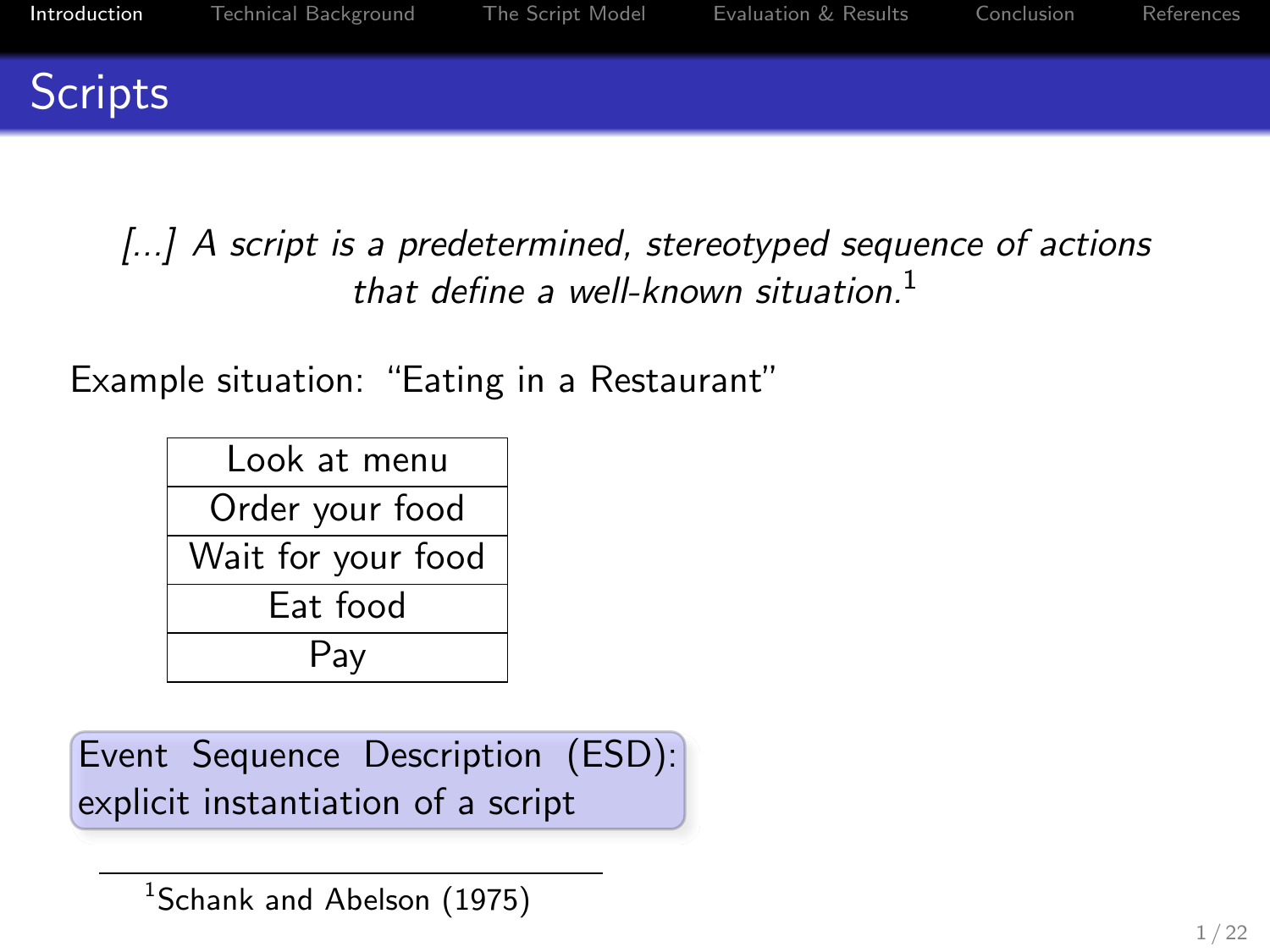

[...] A script is a predetermined, stereotyped sequence of actions that define a well-known situation. $1$ 

Example situation: "Eating in a Restaurant"

| Look at menu       |  |  |
|--------------------|--|--|
| Order your food    |  |  |
| Wait for your food |  |  |
| Eat food           |  |  |
| Pay                |  |  |

a way of providing AI/NLP systems with world knowledge

- **o** coherence estimation
- **•** summarization

 $1$ Schank and Abelson (1975)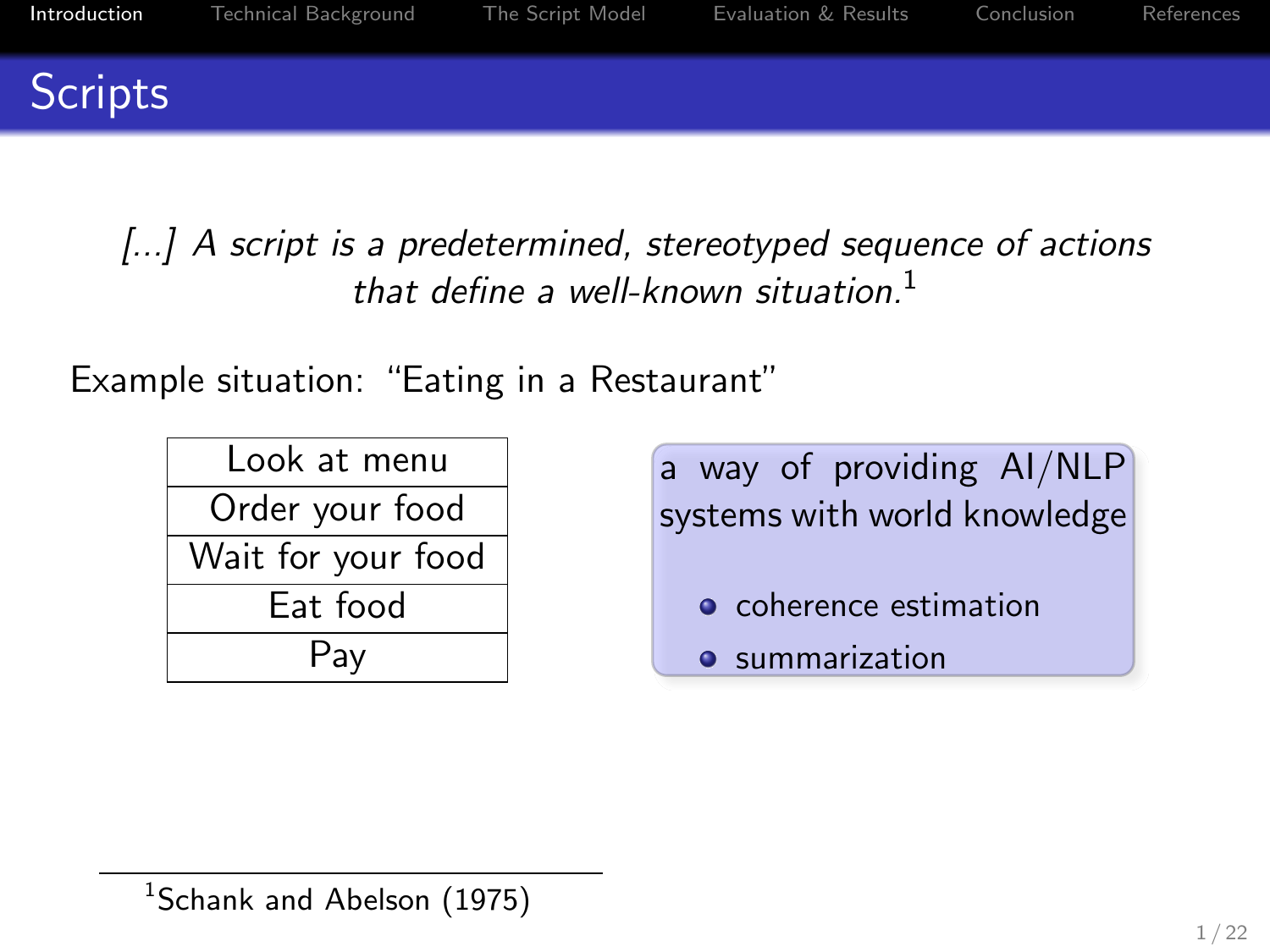# Script Characteristics

| ESD <sub>1</sub>   | ESD <sub>2</sub> |  |
|--------------------|------------------|--|
| Look at menu       | Check the menu   |  |
| Order your food    | Order the meal   |  |
| Wait for your food | Wait for meal    |  |
|                    | Talk to friends  |  |
| Eat food           | Have meal        |  |
| Pay                | Pay the bill     |  |

learn sequential ordering constraints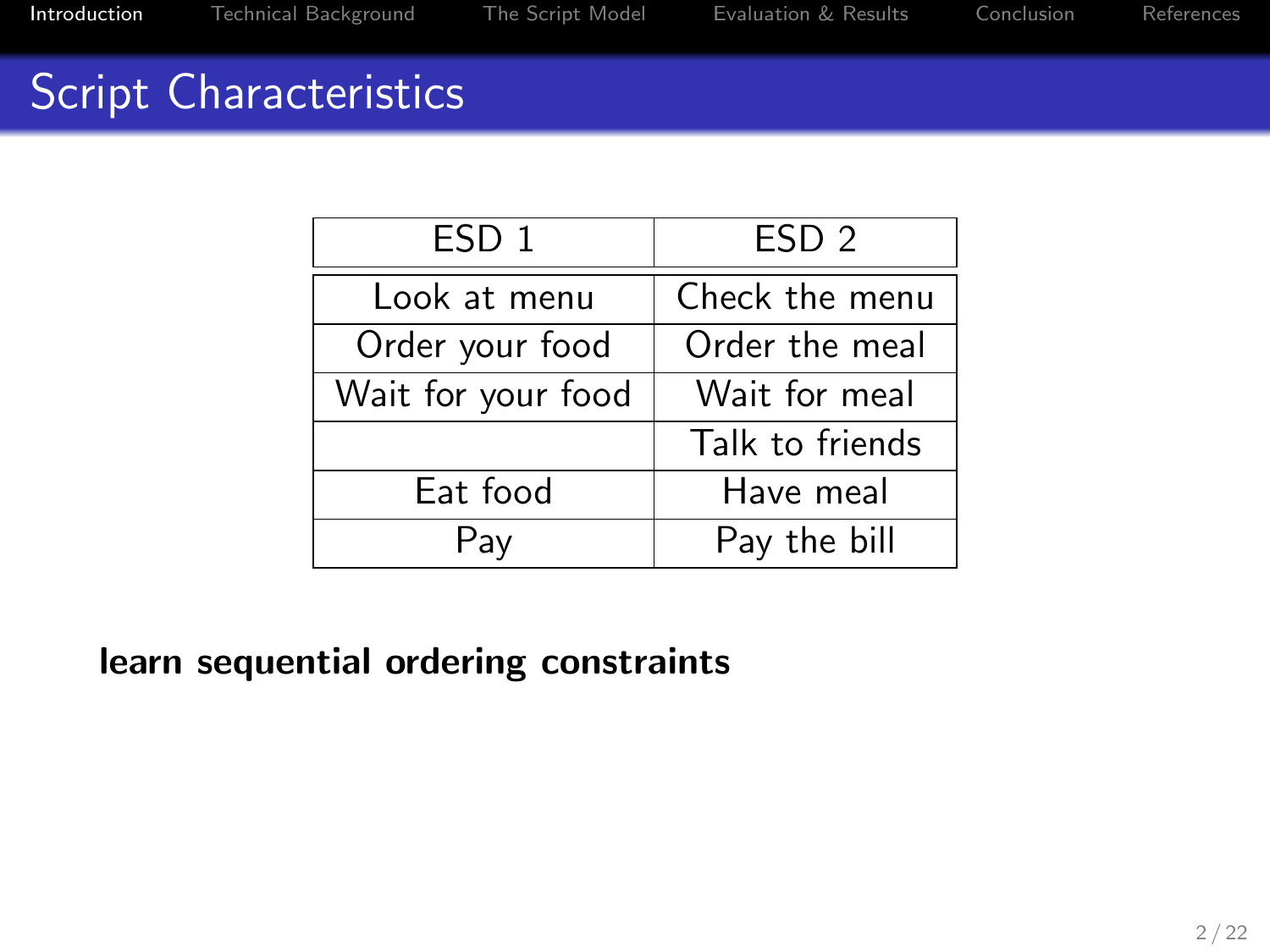# Script Characteristics

| ESD <sub>1</sub>   | ESD <sub>2</sub> |  |
|--------------------|------------------|--|
| Look at menu       | Check the menu   |  |
| Order your food    | Order the meal   |  |
| Wait for your food | Wait for meal    |  |
|                    | Talk to friends  |  |
| Eat food           | Have meal        |  |
| Pav                | Pay the bill     |  |

learn sequential ordering constraints

learn event types (paraphrases)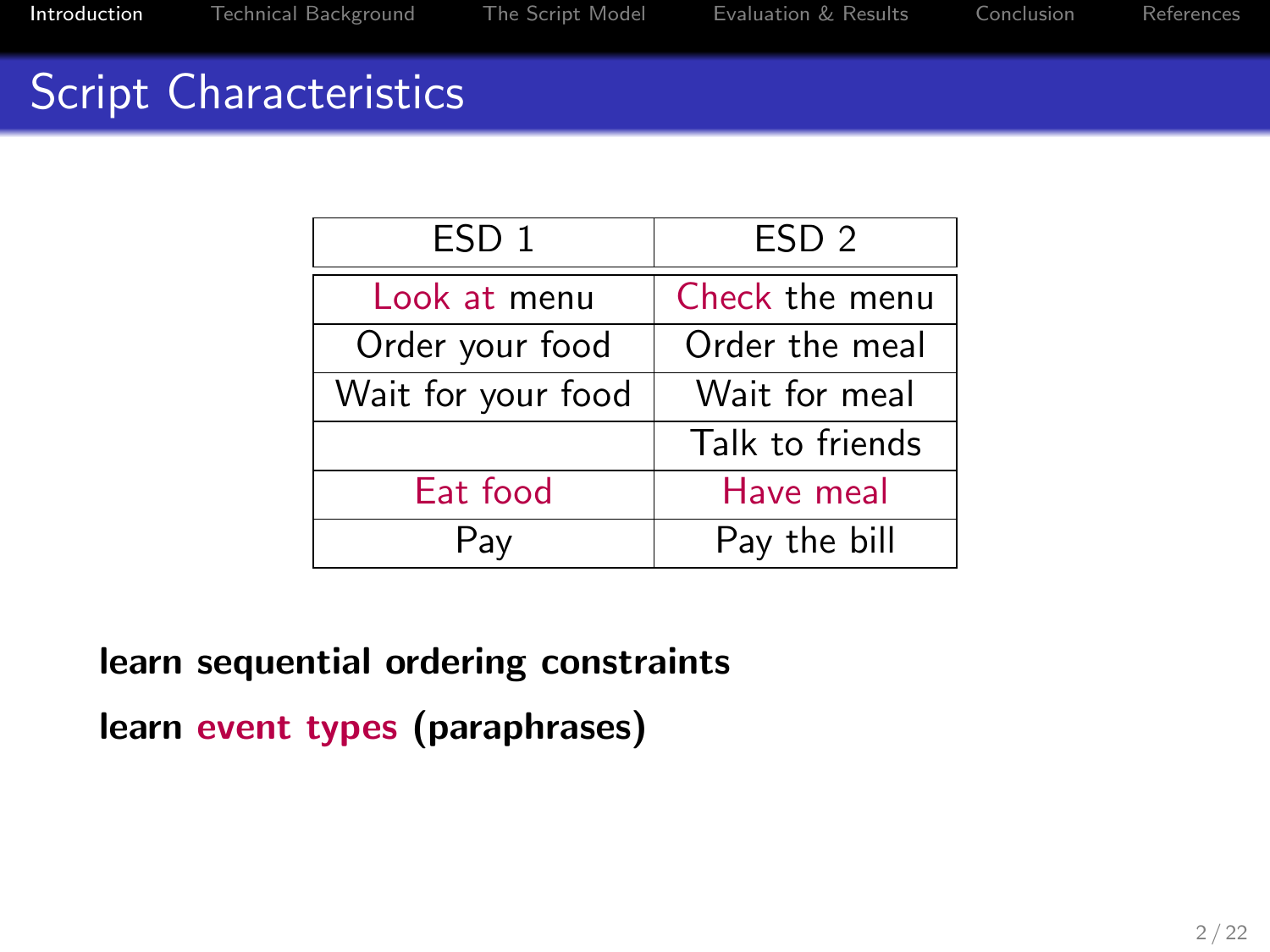# Script Characteristics

| ESD <sub>1</sub>   | ESD <sub>2</sub> |  |
|--------------------|------------------|--|
| Look at menu       | Check the menu   |  |
| Order your food    | Order the meal   |  |
| Wait for your food | Wait for meal    |  |
|                    | Talk to friends  |  |
| Eat food           | Have meal        |  |
| Pav                | Pay the bill     |  |

learn sequential ordering constraints

learn event types (paraphrases)

model participant types as latent variables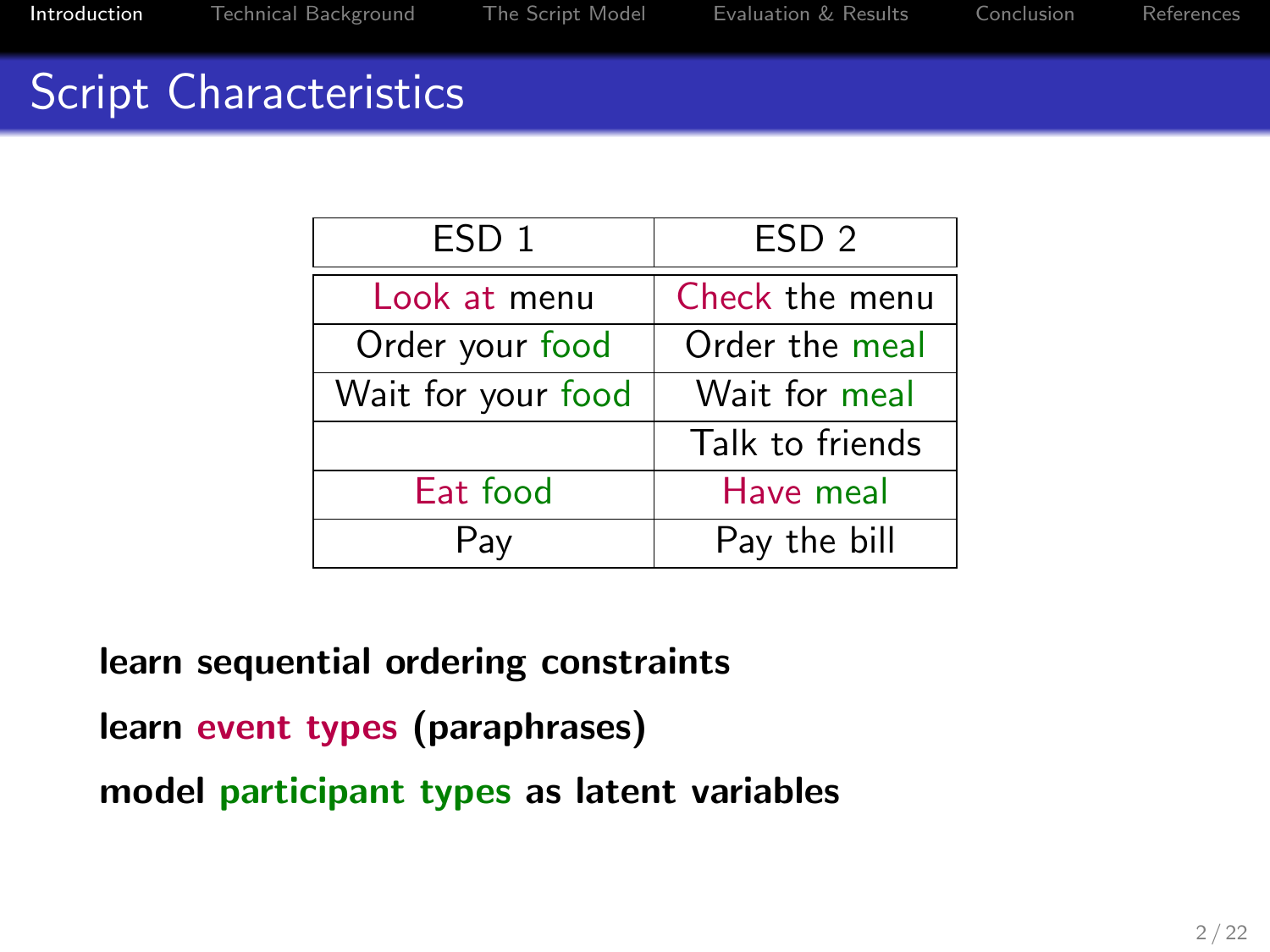# Event Sequence Descriptions (ESDs)

- from non-expert annotators (web experiments)
- noisy (grammar/spelling)
- variable number and detail of event descriptions
- **•** few ESDs per scenario

"get menucard" "search for items" "order items" "eat items" "pay the bill" "quit restaurant"

"enter the front door" "let hostess seat you" "tell waitress your drink order" "tell waitress your food order" "wait for food" "eat and drink" "get check from waitress" "give waitress credit card" "take charge slip from waitress" "sign slip and add in a tip" "leave slip on table" "put up credit card" "exit the restaurant"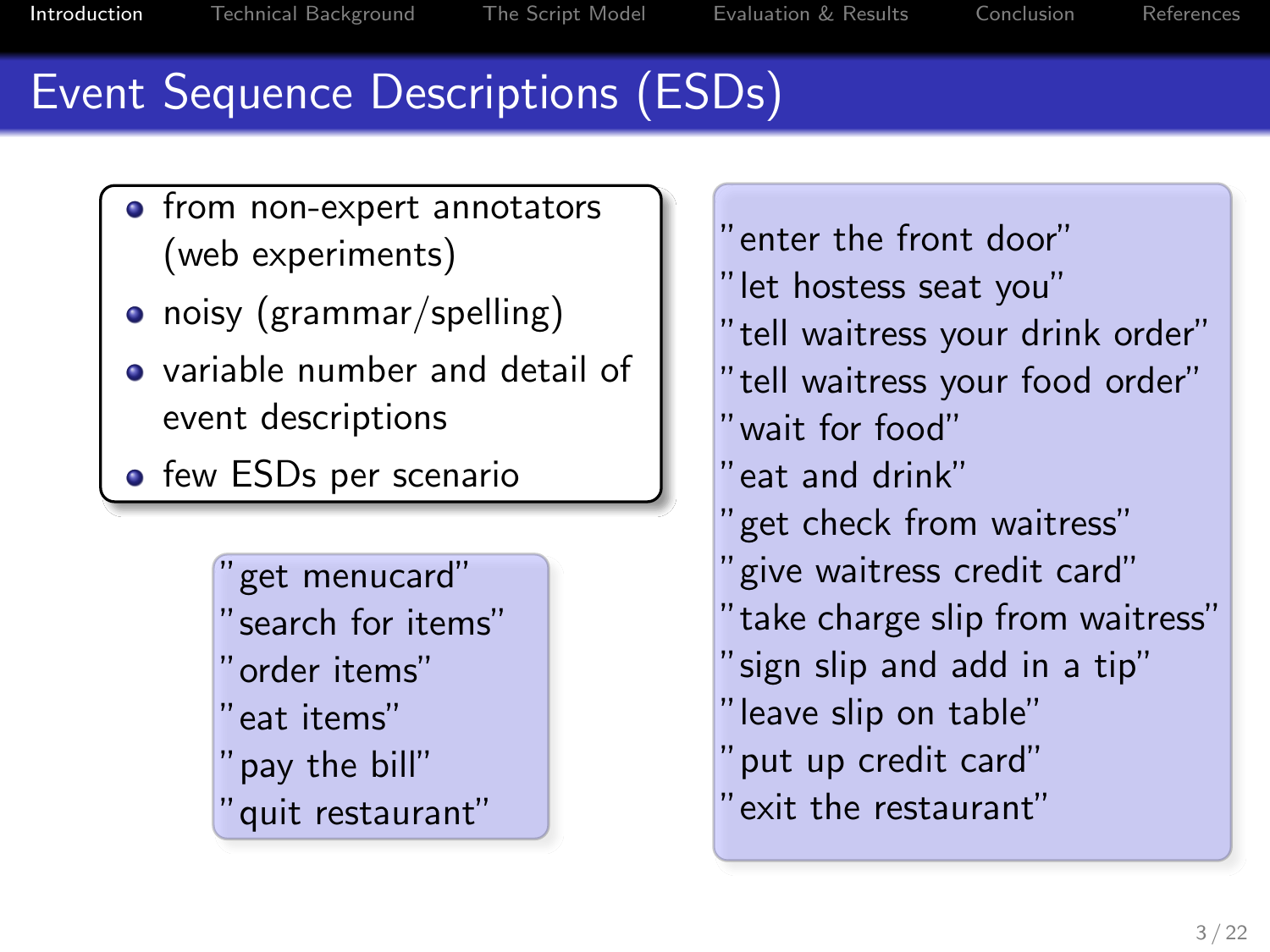# Unsupervised Learning of Scripts from Natural Text

#### Chambers and Jurafsky (2008)

- infer script-like templates from news text ("Narrative Chains")
- **•** learn event sets and ordering information in a 3-step process
	- *•* identification of relevant events
	- temporal classification
	- clustering
- Chambers and Jurafsky (2009) learn events and participants jointly (but no ordering)
- **•** script information often left implicit in natural text (world knowledge)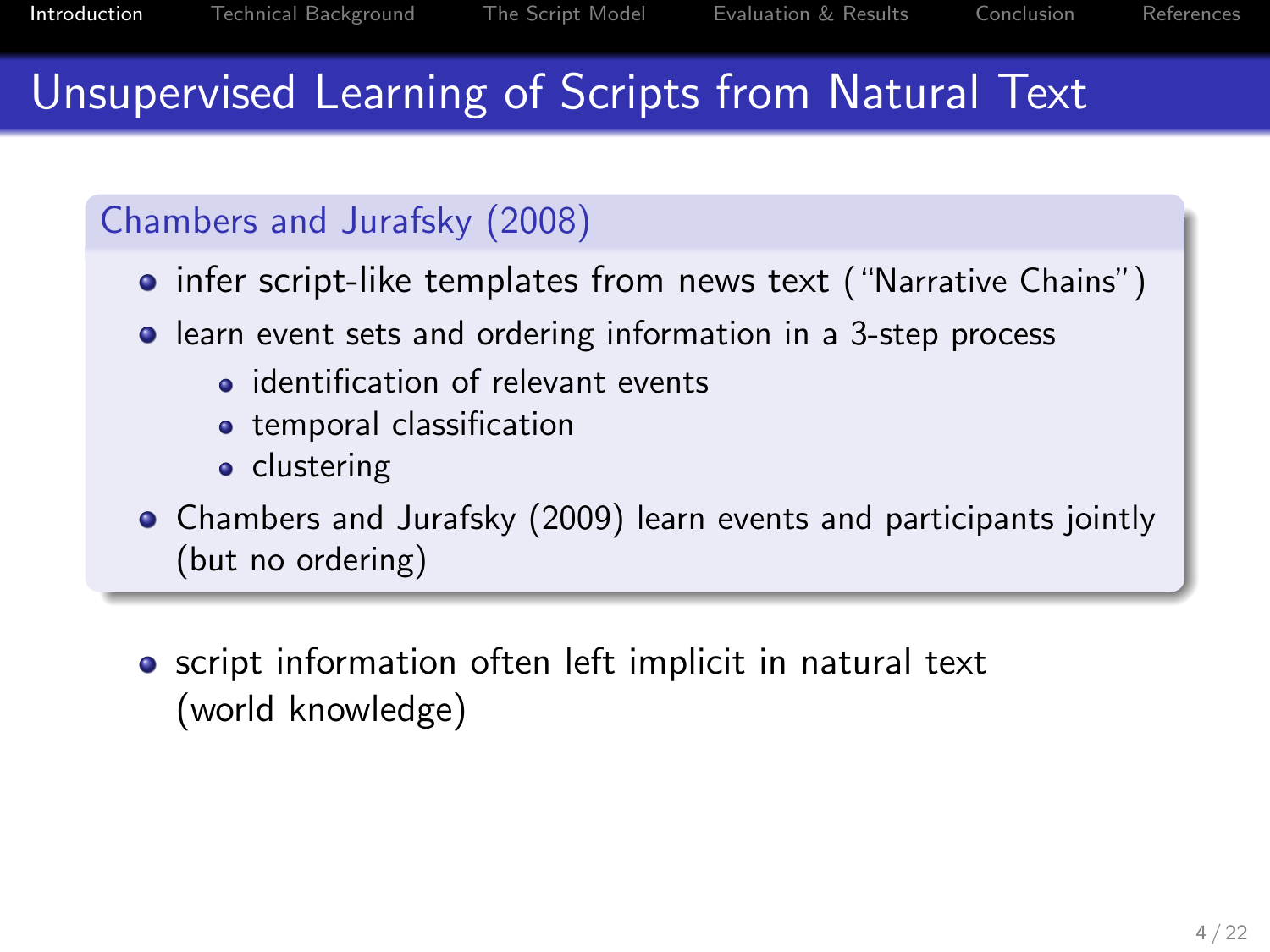# Unsupervised Learning of Scripts from ESDs

#### Regneri et al 2010

- collect sets of event sequence description for various scripts
- learn event types and orderings
	- align events across descriptions based on semantic similarity
	- compute graph representation using Multiple Sequence Alignment (MSA)
- Regneri et al. (2011) learn participant types based on those event graphs
- pipeline architecture
- MSA-based graphs cannot encode some script characteristics (e.g. event optionality)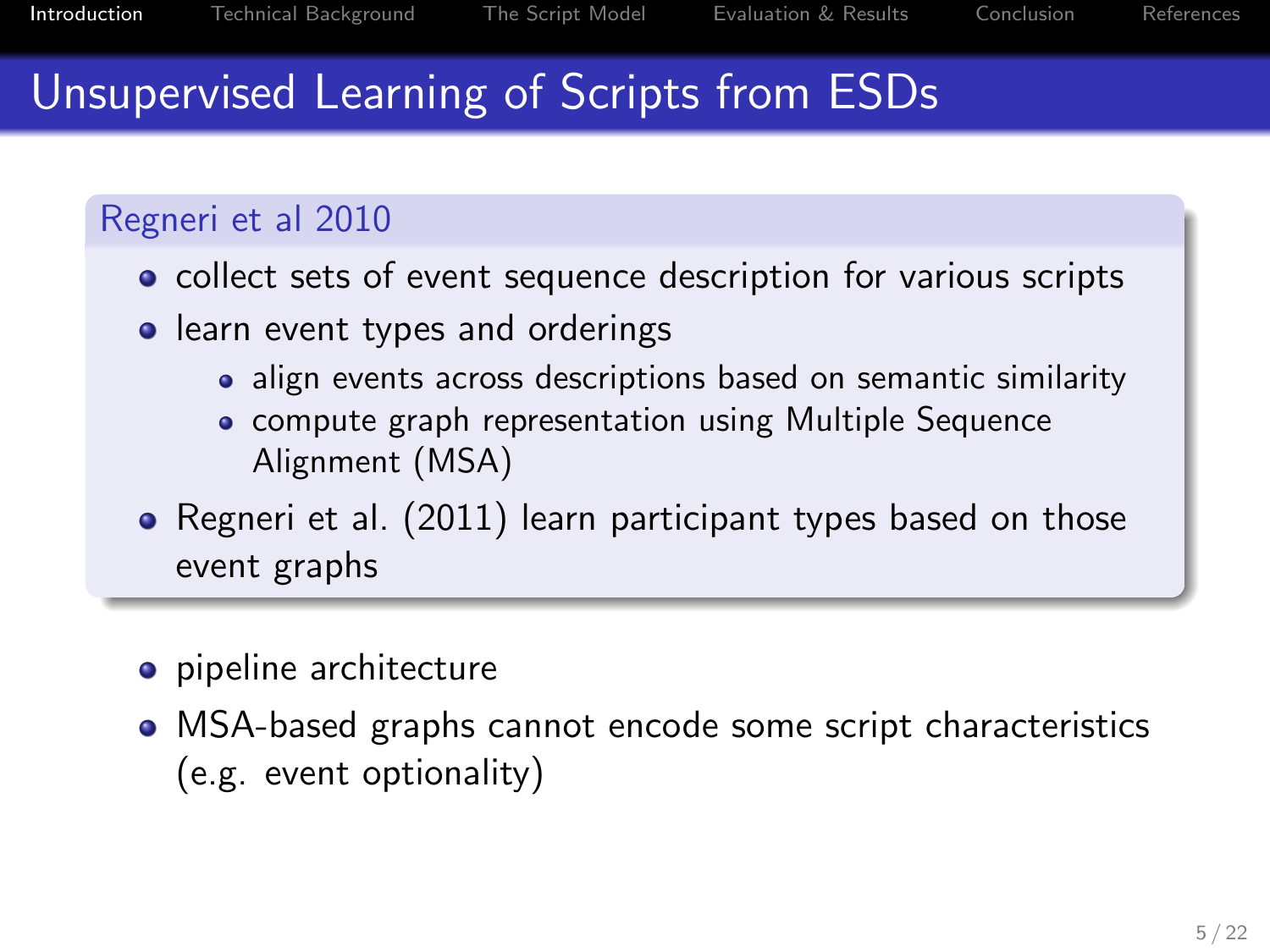# The Proposed Model

#### (I) A Bayesian Script Model

- joint learning of event types and ordering constraints from ESDs
- **•** generalized Mallows Model for modeling ordering constraints

#### Bayesian Models of Ordering in NLP

- **o** document-level ordering constraints in structured text (Wikipedia Articles) (Chen et al., 2009)
- integrate a GMM into a standard topic model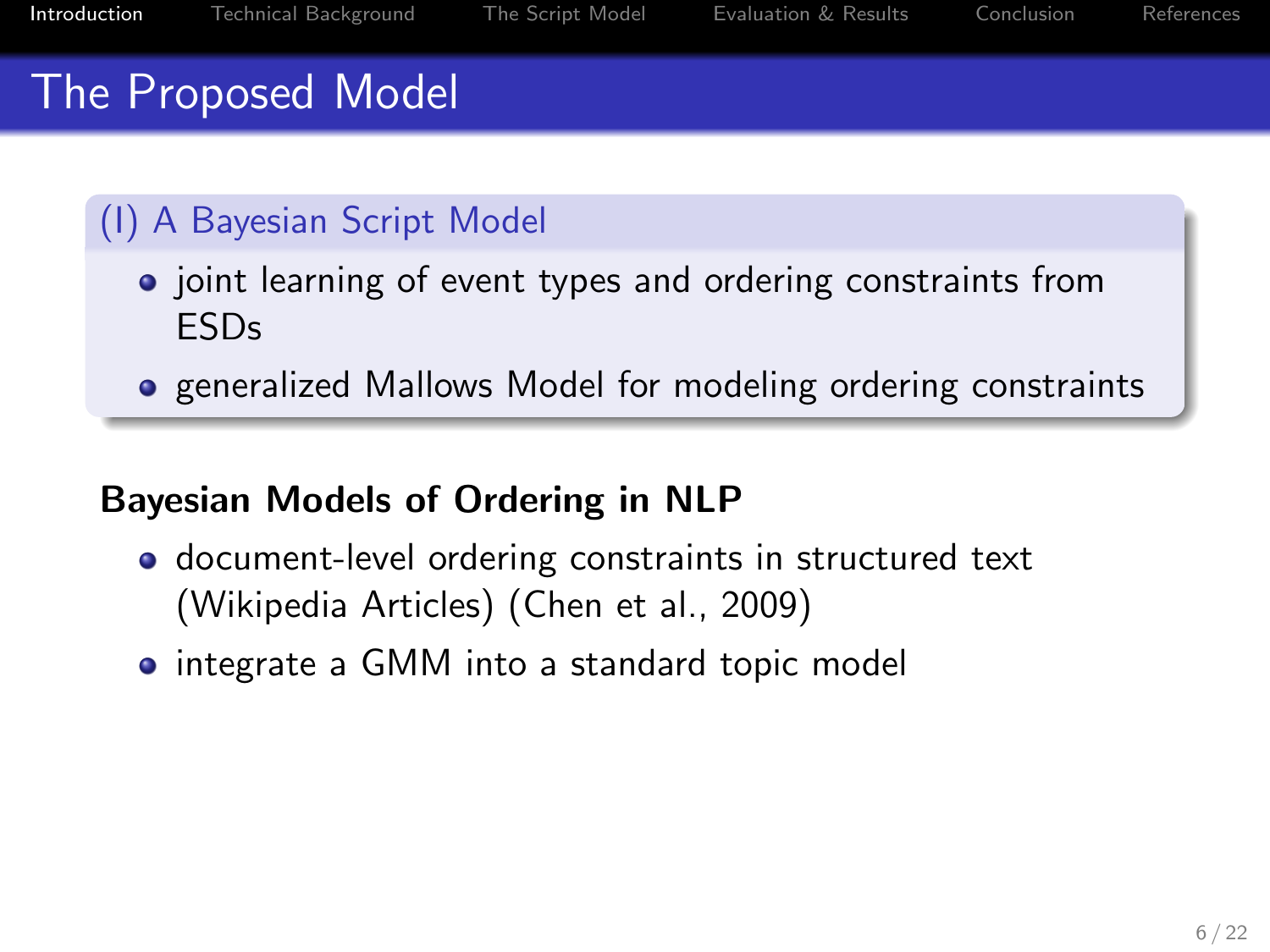# The Proposed Model

(II) Informed Prior Knowledge from WordNet

- alleviates the problem of limited training data
- encode correlations between words based on WordNet similarity in the language model priors

#### Encoding Correlations through a logistic normal distribution

• "The correlated topic model" Blei and Lafferty (2006)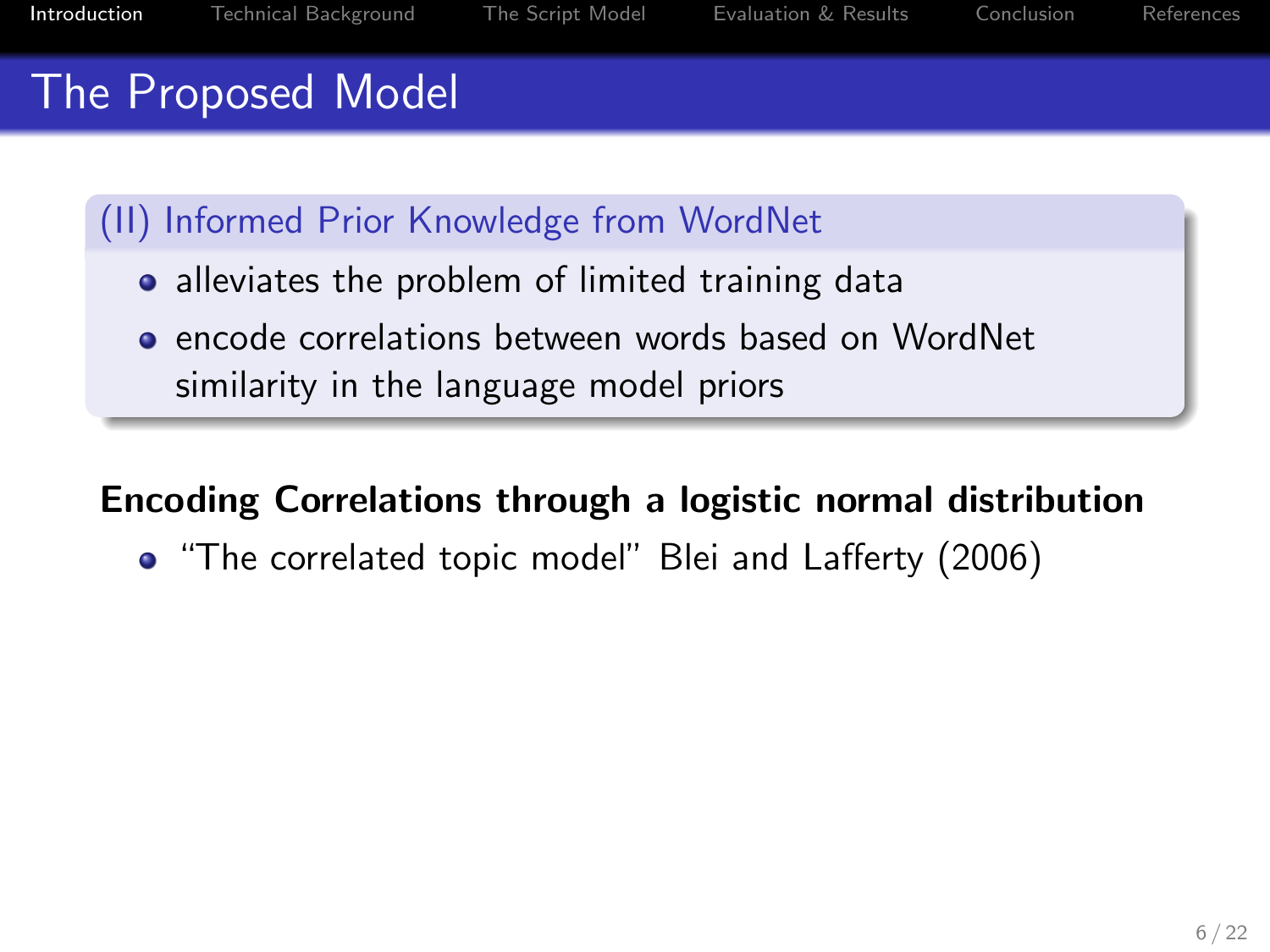#### <span id="page-13-0"></span>**Contents**



- [Technical Background](#page-13-0)
- [The Script Model](#page-16-0)
- [Evaluation & Results](#page-30-0)

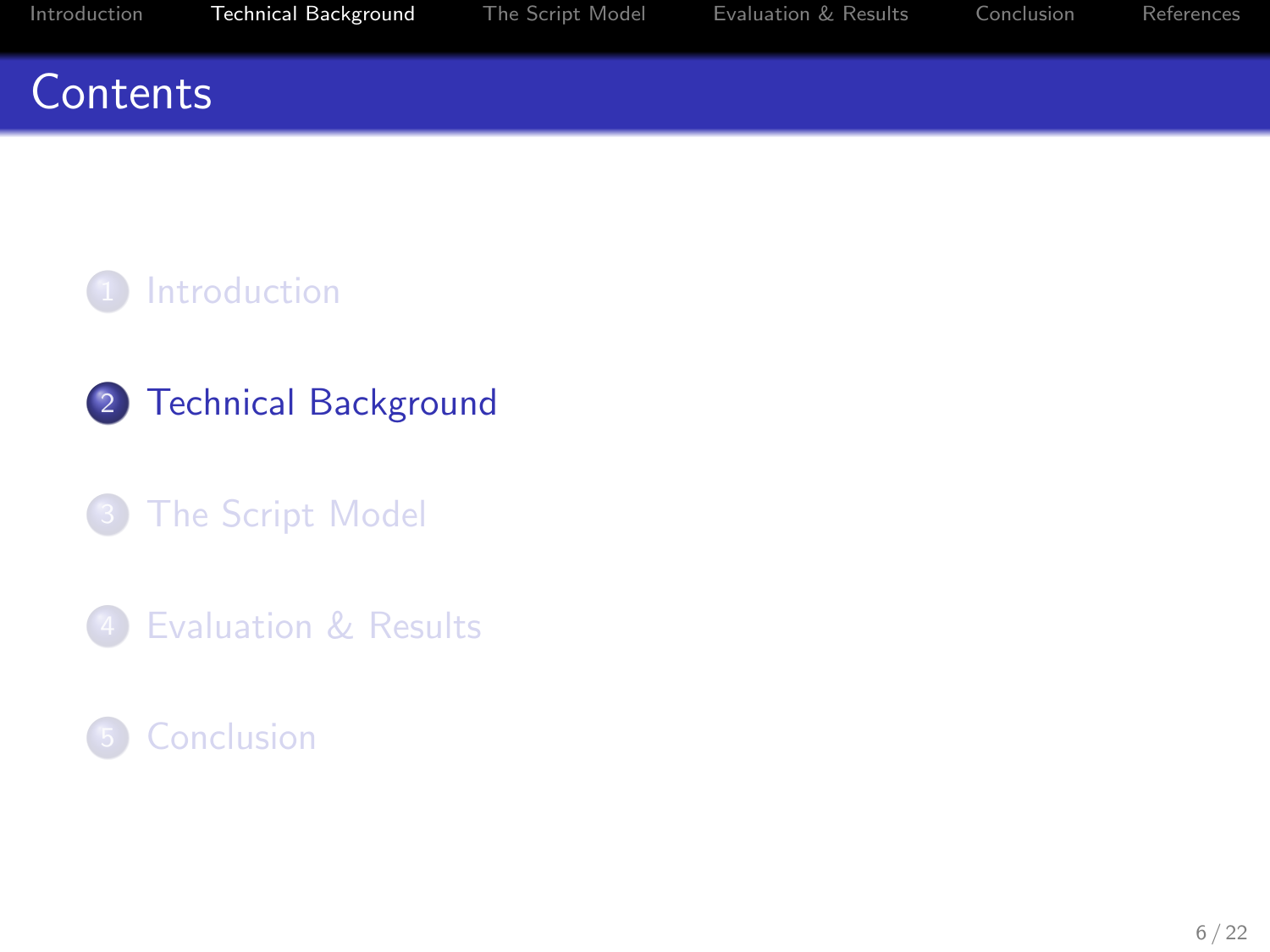# The Mallows Model (Mallows, 1957)

#### A probability distribution over permutations of items

- distance measure between two permutations  $\pi_1$  and  $\pi_2$ :  $d(\pi_1, \pi_2)$
- **o** parameters:
	- $\sigma$ , the canonical ordering (identity ordering [1,2,3,...,n])
	- $\rho > 0$ , a dispersion parameter ( $\approx$  distance penalty)

#### The probability of an observed permutation  $\pi$

$$
P(\pi;\rho,\sigma)=\frac{e^{-\rho*d(\pi,\sigma)}}{\psi(\rho)}
$$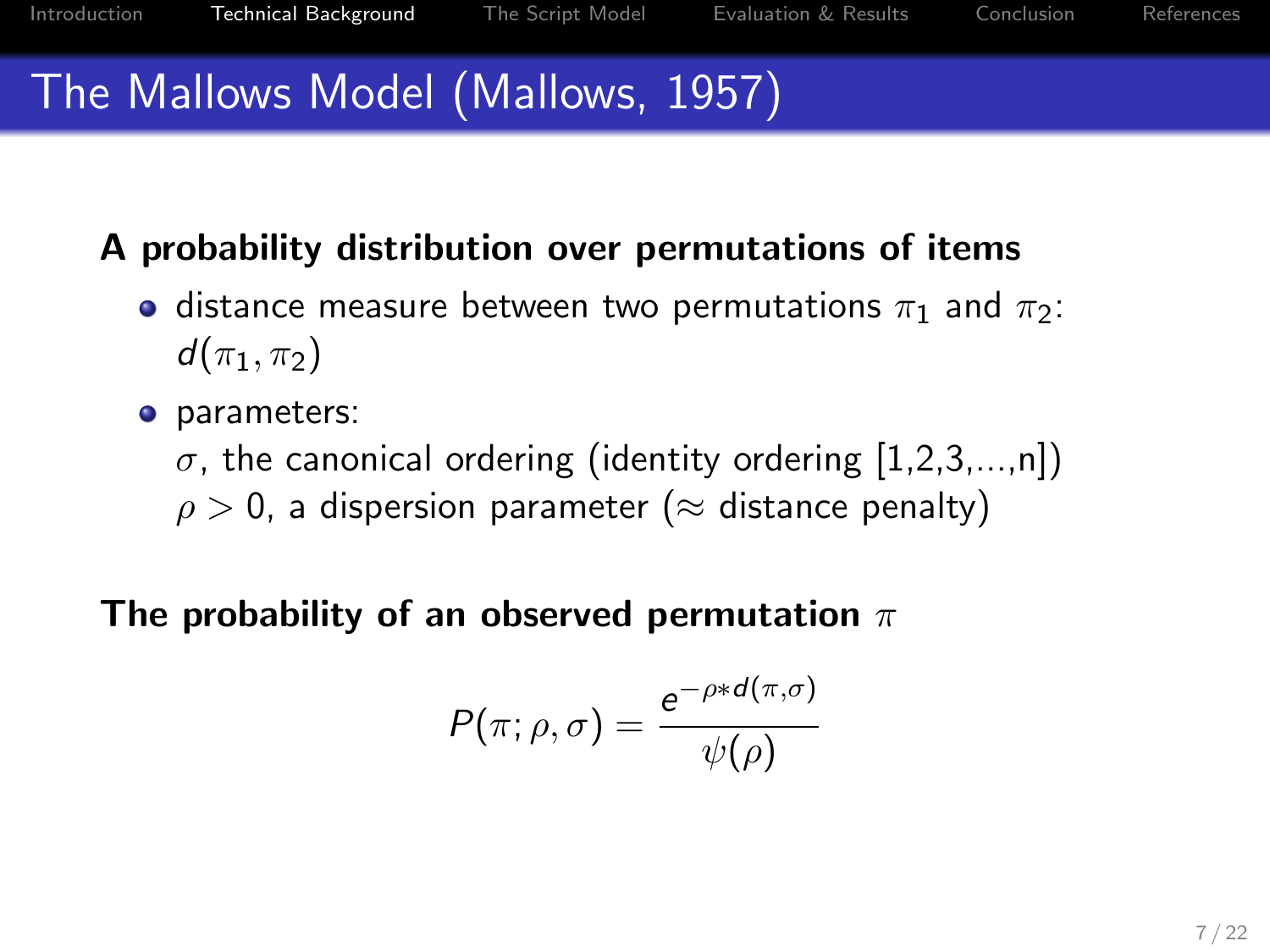## The Generalized Mallows Model (Fligner and Verducci, 1986)

Generalization to item-specific dispersion parameters  $\rho = [\rho_1, \rho_2, \ldots]$  for items in  $\pi = [\pi_1, \pi_2, \ldots]$  $\Sigma$ 

$$
GMM(\pi; \rho, \sigma) \propto e^{-\sum_i -\rho_i d(\pi_i, \sigma_i)}
$$

$$
\propto \prod_i e^{-\rho_i d(\pi_i, \sigma_i)}
$$

#### Relation to our model

- items  $(\pi_i) \triangleq$  event types
- model event type-specific temporal flexibility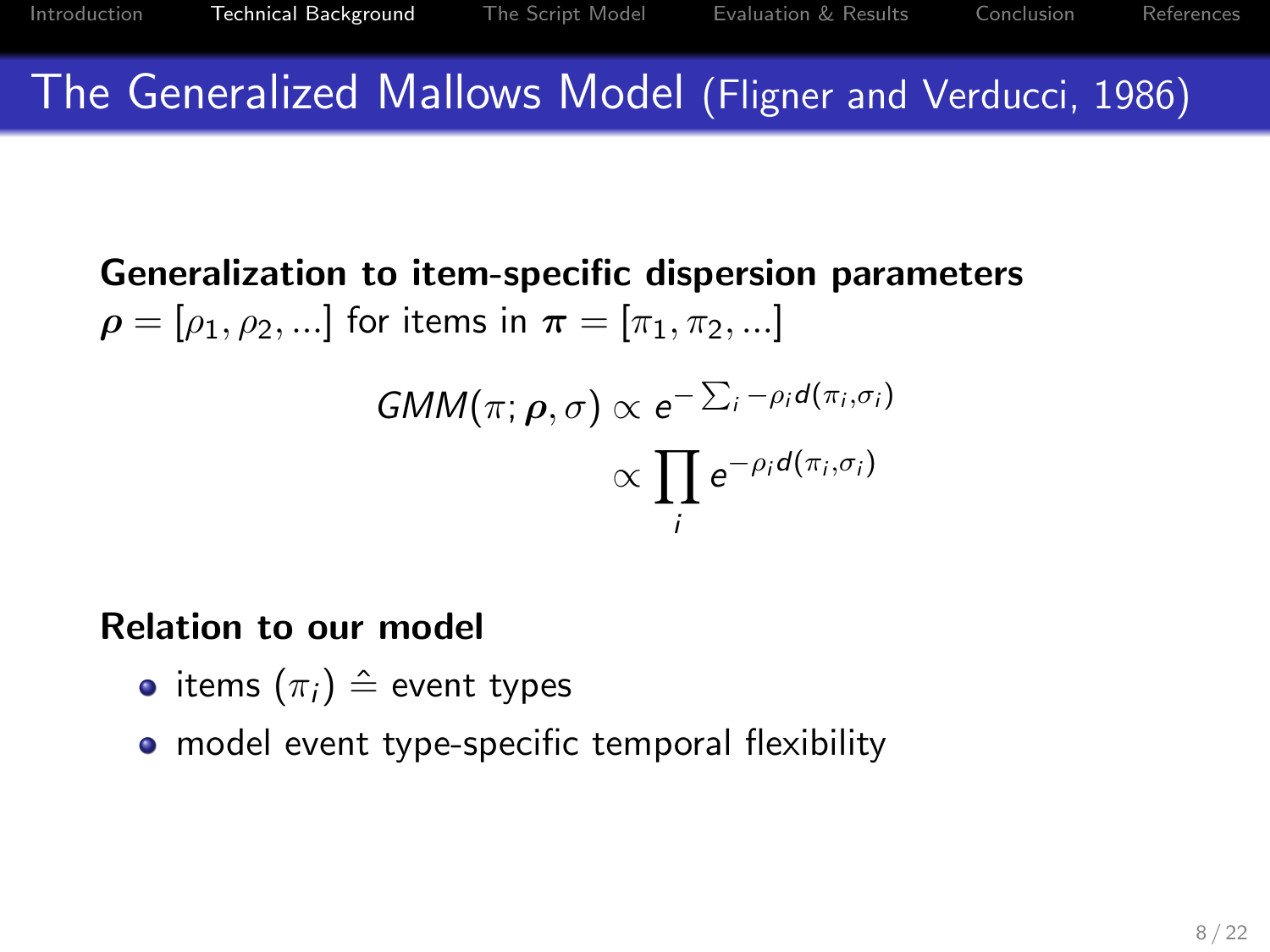## <span id="page-16-0"></span>**Contents**



- **[Technical Background](#page-13-0)**
- 3 [The Script Model](#page-16-0)
- 4 [Evaluation & Results](#page-30-0)

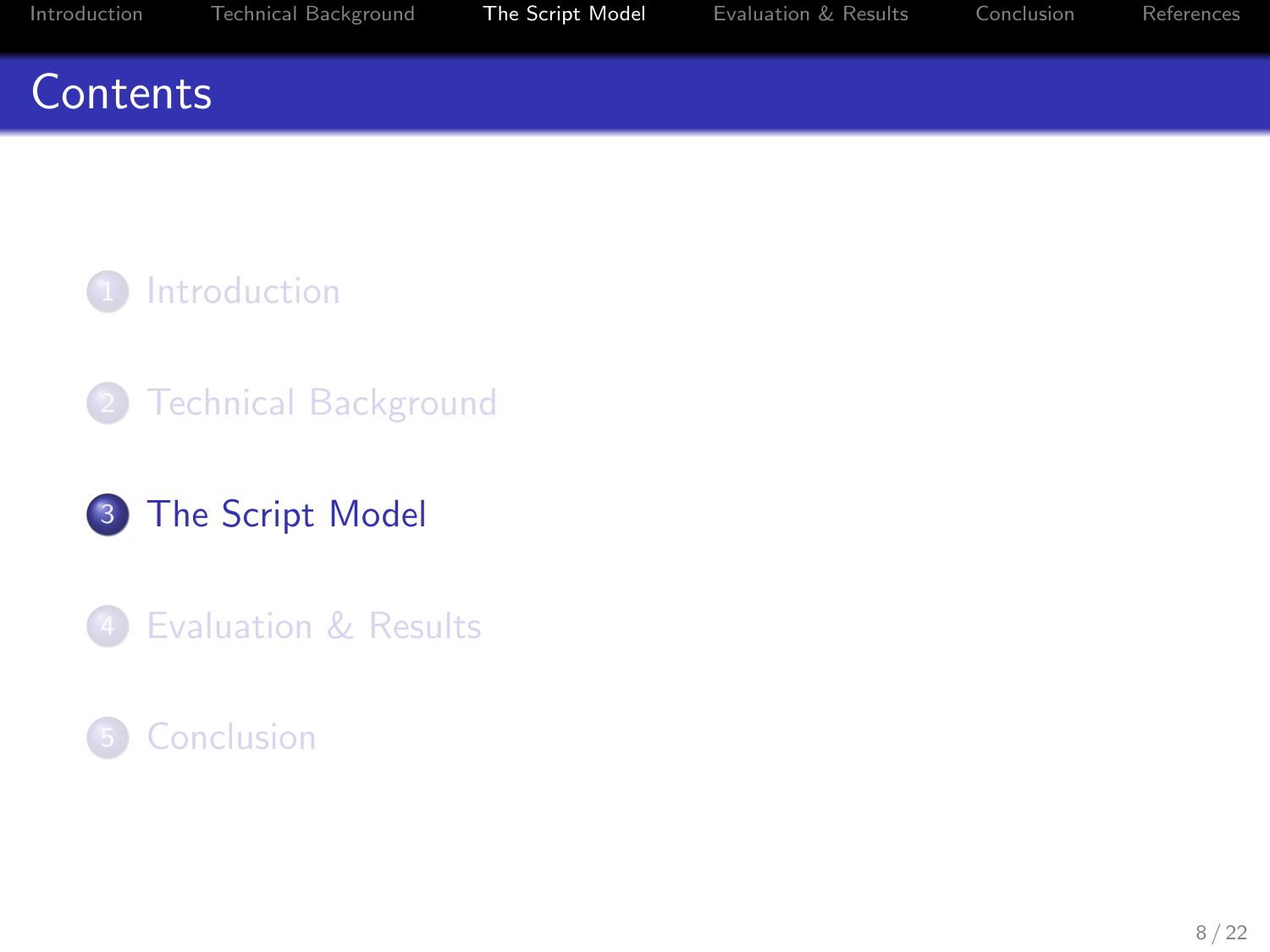# Generative Story I: Ordering Generation





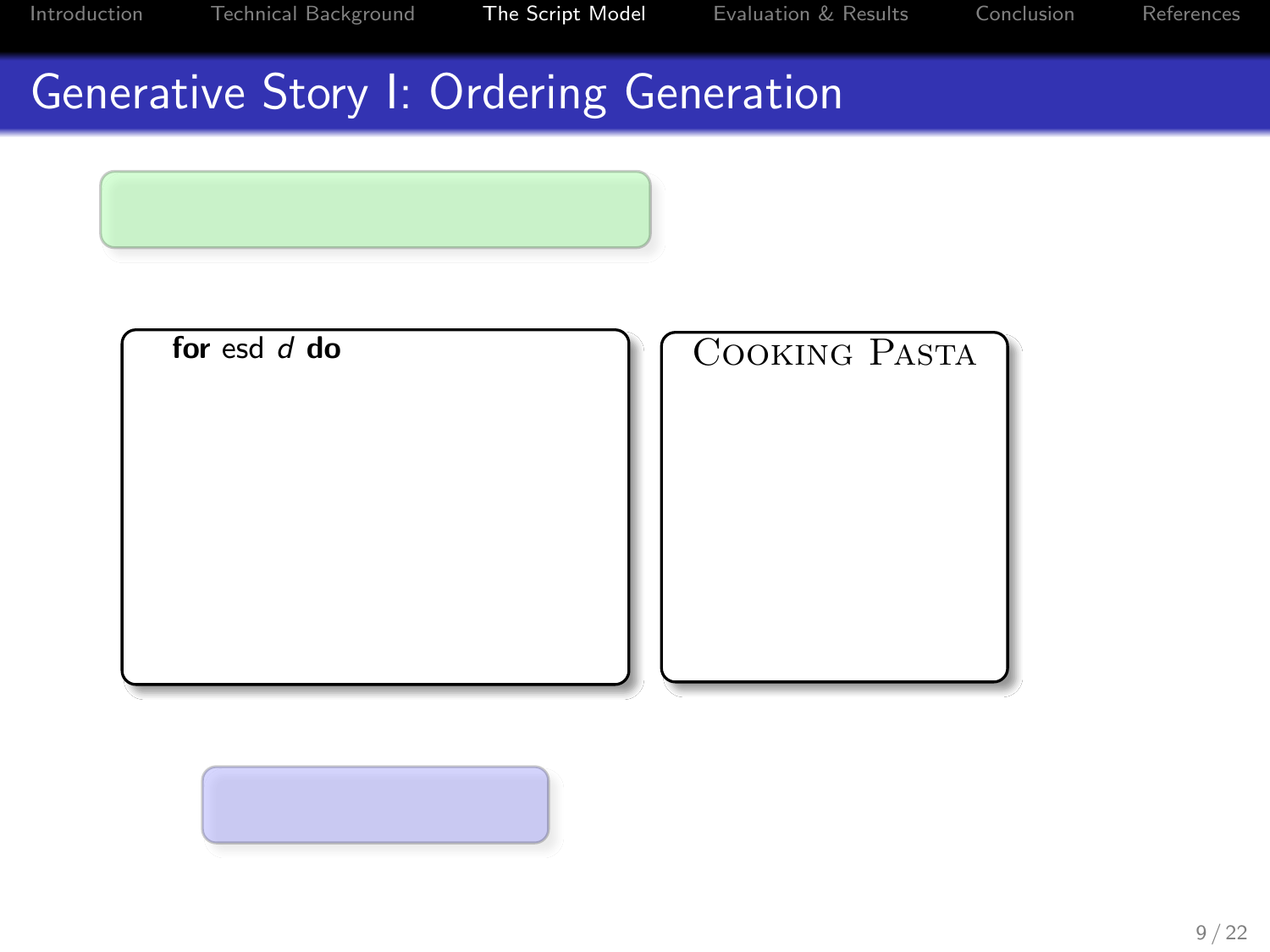## Generative Story I: Ordering Generation

draw an event type permutation  $\pi$ 



Cooking Pasta π 1 get 3 boil 4 put 7 wait 2 grate<br>5 add 5 add 6 drain

Conjugate prior (GMM<sub>0</sub>)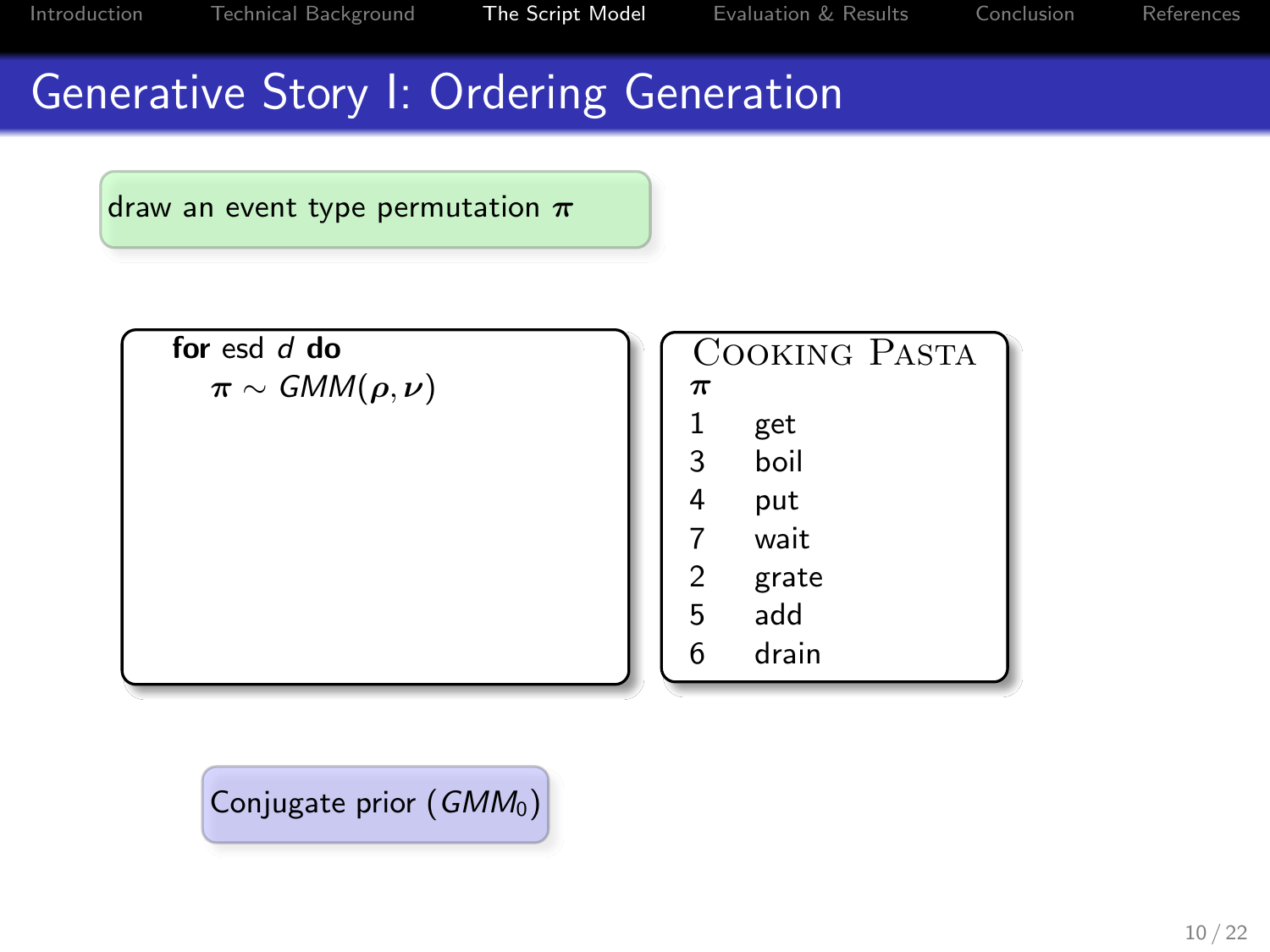## Generative Story II: Event Type Generation

realize event type e with success probability  $\theta^e$ 

for esd d do

 $\pi \sim \mathcal{G}MM(\rho,\nu)$  $\mathbf{t}:$   $t_\mathrm{e} \sim B$ inomial $(\theta^\mathrm{e})$ 

Cooking Pasta π 1 get<br>1 hoil **boil** 4 put wait 2 grate<br>p⁄add add 6 drain

Conjugate prior (Beta)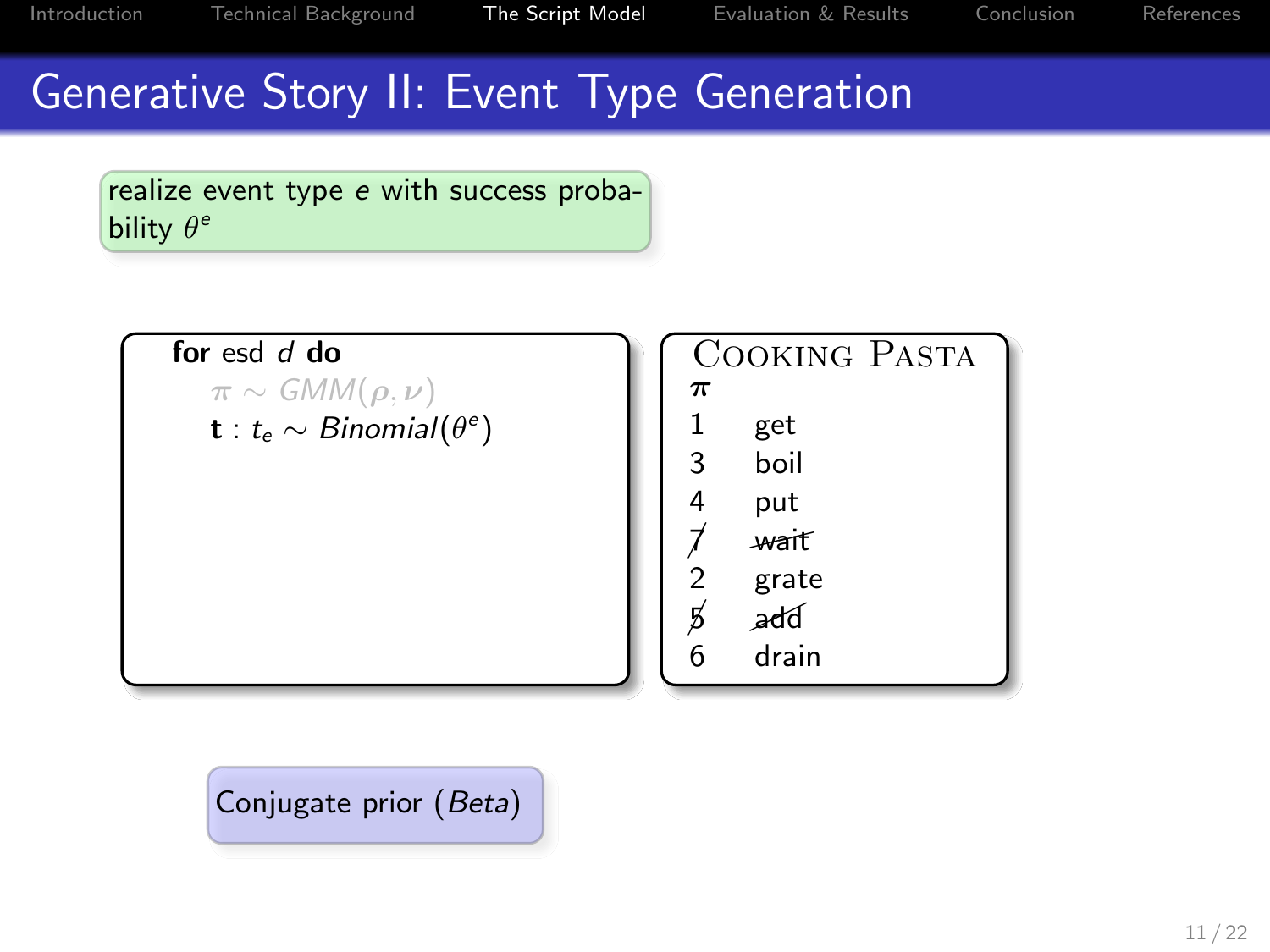## Generative Story II: Event Type Generation







Conjugate prior (Beta)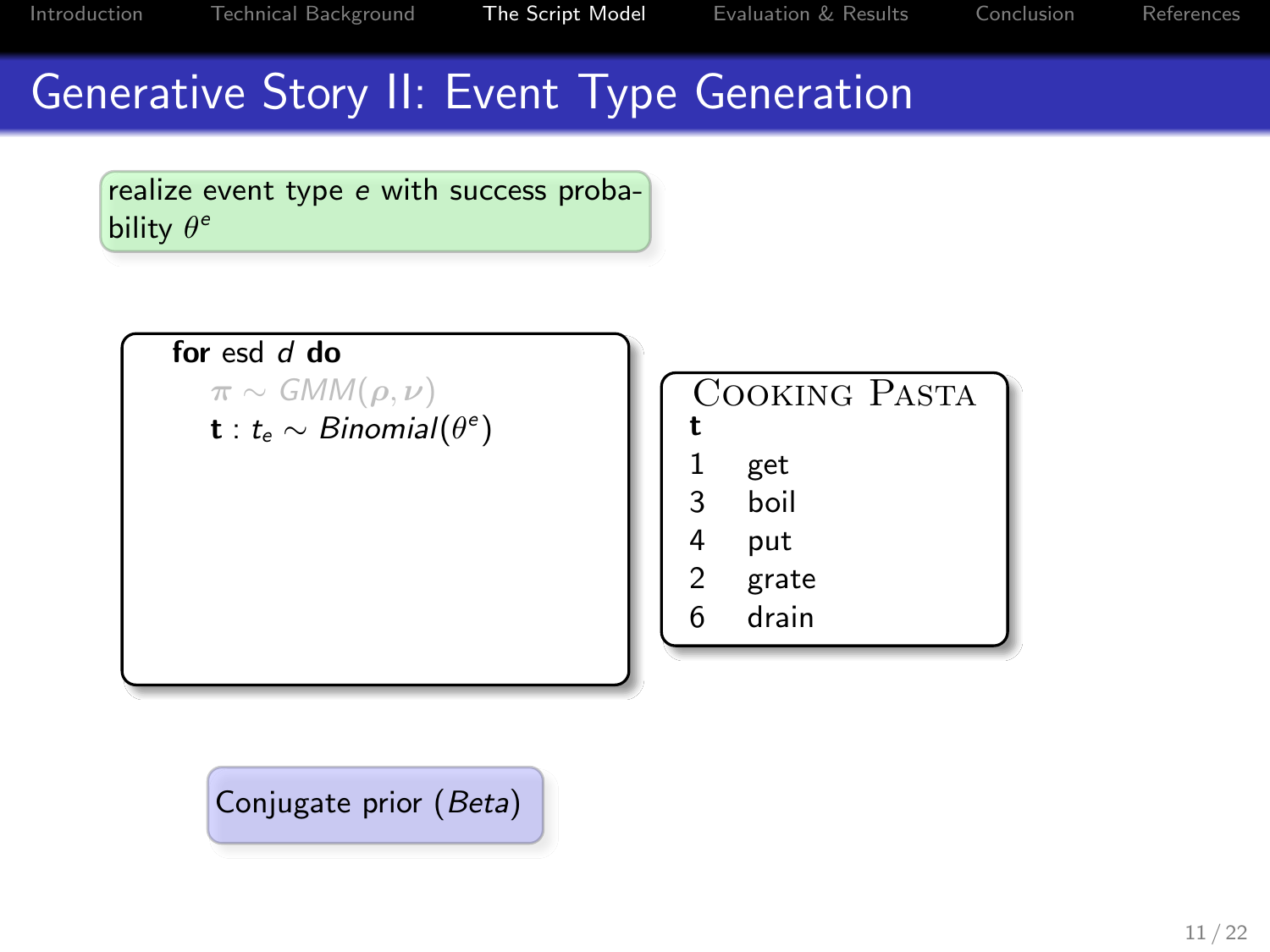## Generative Story III: Participant Type Generation

for each event  $e \in \mathbf{t}$ , realize participant type  $p$  with success probability  $\varphi_p^e$ 





| $u_{\text{get}}$ | pasta water cheese pot salt stove strainer |
|------------------|--------------------------------------------|
| Uput             | pasta water cheese pot salt stove strainer |
| .<br>Udrain      | pasta water cheese pot salt stove strainer |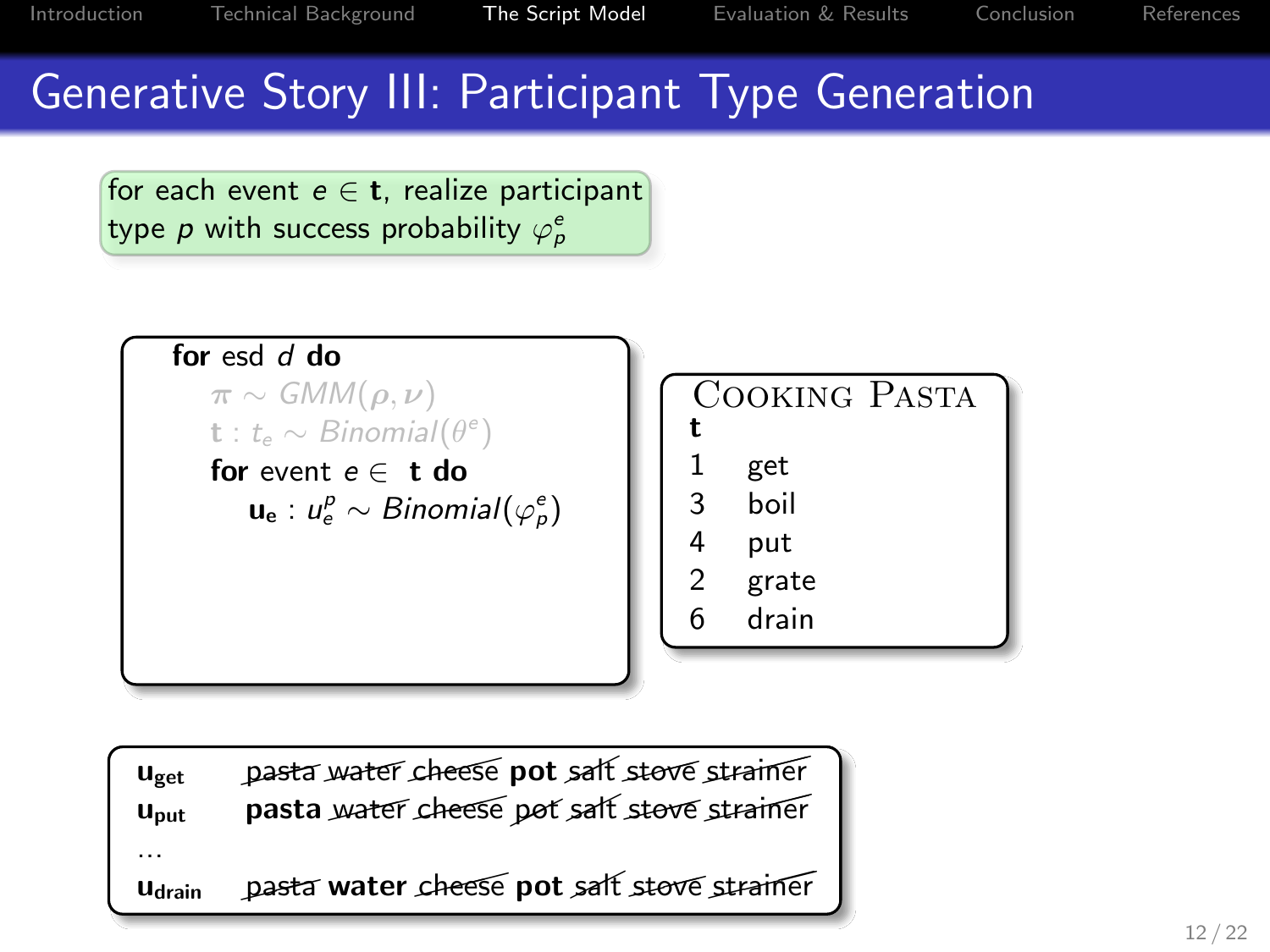## Generative Story III: Participant Type Generation

for each event  $e \in \mathbf{t}$ , realize participant type  $p$  with success probability  $\varphi_p^e$ 

```
for esd d do
\pi \sim \mathcal{G}MM(\rho,\nu)\mathbf{t}: t_e \sim Binomial(\theta^e)for event e \in t do
      \mathbf{u}_{\mathbf{e}}:u_{e}^{p}\sim Binomial(\varphi_{p}^{e})
```

|   |       | COOKING PASTA |
|---|-------|---------------|
| t |       | u             |
| 1 | get   | pot           |
| 3 | boil  | water         |
| 4 | put   | pasta         |
| 2 | grate | cheese        |
| 6 | drain | water, pot    |
|   |       |               |

| $u_{\text{get}}$ | pasta water cheese pot salt stove strainer |
|------------------|--------------------------------------------|
| Uput             | pasta water cheese pot salt stove strainer |
| .<br>Udrain      | pasta water cheese pot salt stove strainer |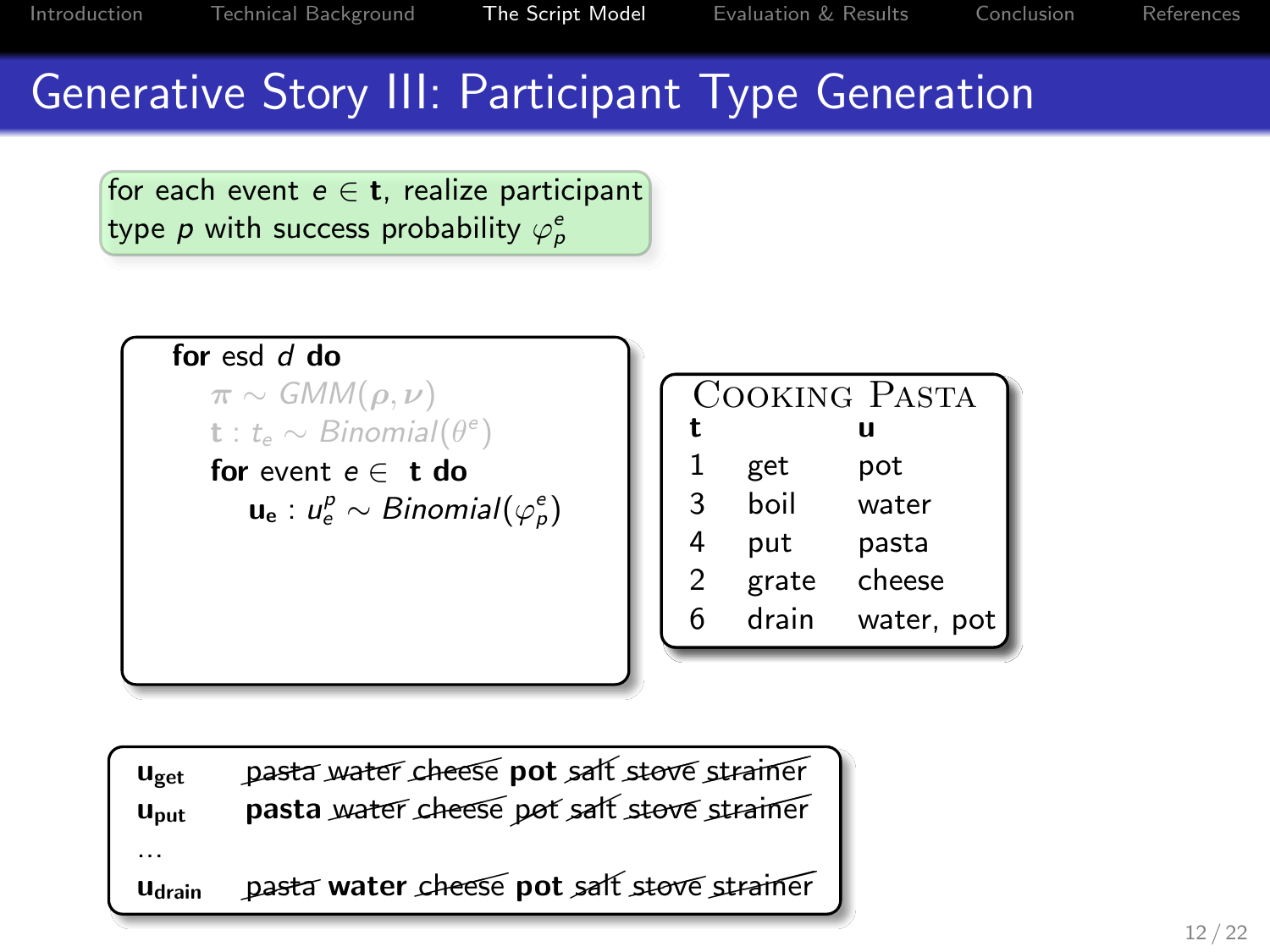## Generative Story IV: Lexical Realization

draw a lexical realizations for each realized event and participant

```
for esd d do
```
 $\pi \sim \mathcal{G}MM(\rho,\nu)$  $\mathbf{t}:$   $t_e \sim Binomial(\theta^e)$ for event  $e \in t$  $\mathbf{u}_{\mathsf{e}}:u^{\rho}_{\mathsf{e}}\sim\mathit{Binomial}(\varphi^{\mathsf{e}}_{\rho})$ for  $e \in t$  do  $w_e \sim Mult(\vartheta_e)$ for  $p \in u_e$  do  $w_p \sim Mult(\varpi_p)$ 

|                |       | COOKING PASTA |
|----------------|-------|---------------|
| t              |       | u             |
| 1              | get   | pot           |
| 3              | boil  | water         |
| 4              | put   | pasta         |
| $\mathfrak{D}$ | grate | cheese        |
| 6              | drain | water, pot    |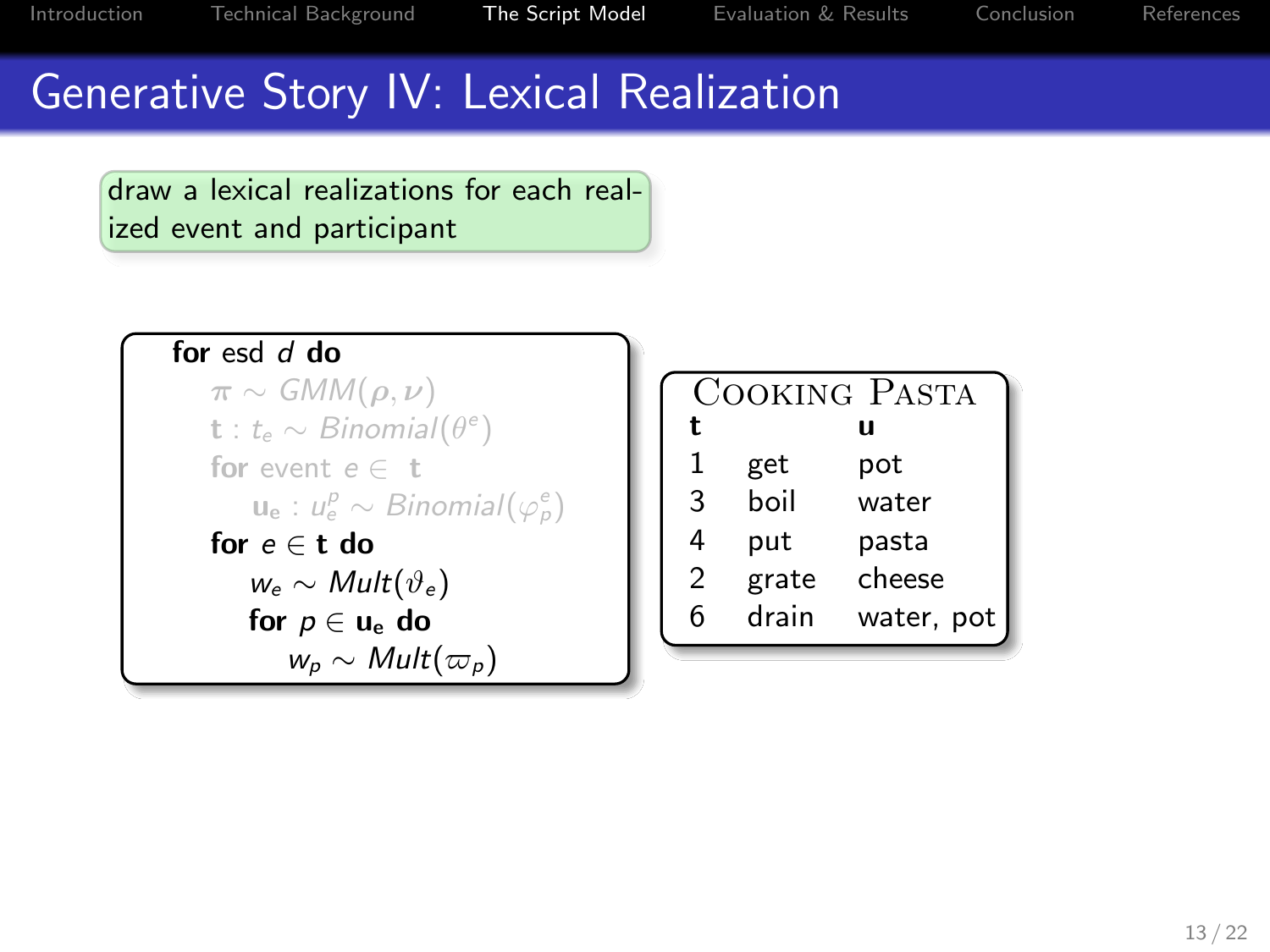## Generative Story IV: Lexical Realization

draw a lexical realizations for each realized event and participant

```
for esd d do
```
 $\pi \sim \mathcal{G}MM(\rho,\nu)$  $\mathbf{t}:$   $t_e \sim Binomial(\theta^e)$ for event  $e \in t$  $\mathbf{u}_{\mathsf{e}}:u^{\rho}_{\mathsf{e}}\sim\mathit{Binomial}(\varphi^{\mathsf{e}}_{\rho})$ for  $e \in t$  do  $w_e \sim Mult(\vartheta_e)$ for  $p \in u_e$  do  $w_p \sim Mult(\varpi_p)$ 

#### Cooking Pasta

| "fetch | saucepan"      |
|--------|----------------|
| "boil  | water"         |
| "add   | noodles"       |
| "grate | cheese"        |
| "drain | water from pot |
|        |                |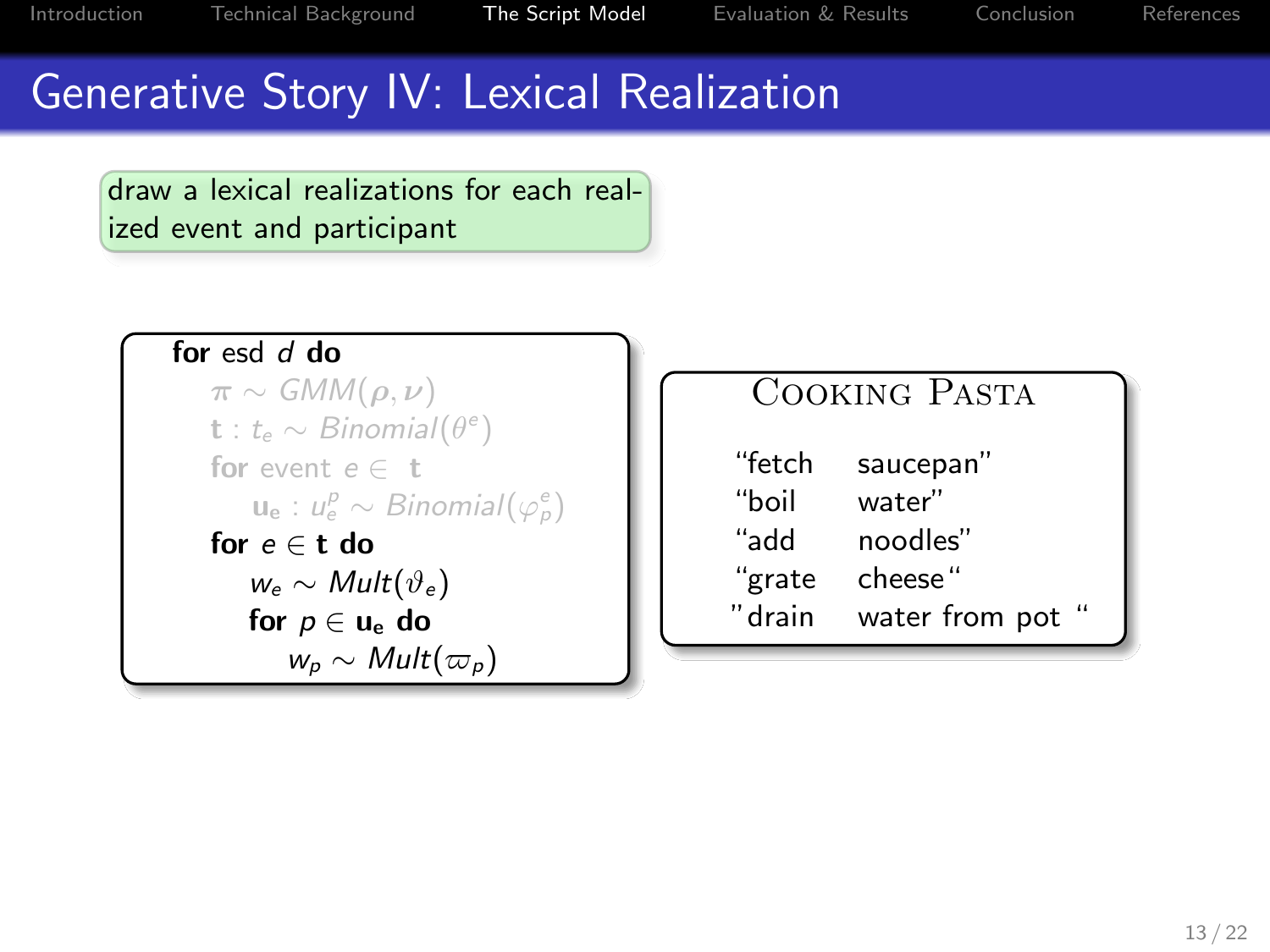## Generative Story IV: Lexical Realization

draw a lexical realizations for each realized event and participant

```
for esd \overline{d} do
```
 $\pi \sim \mathcal{G}MM(\rho,\nu)$  $\mathbf{t}:$   $t_e \sim Binomial(\theta^e)$ for event  $e \in t$  $\mathbf{u}_{\mathsf{e}}:u^{\rho}_{\mathsf{e}}\sim\mathit{Binomial}(\varphi^{\mathsf{e}}_{\rho})$ for  $e \in t$  do  $w_e \sim Mult(\vartheta_e)$ for  $p \in u_e$  do  $w_p \sim Mult(\varpi_p)$ 

#### Cooking Pasta

| "fetch | saucepan"      |
|--------|----------------|
| "boil  | water"         |
| "add   | noodles"       |
| "grate | cheese"        |
| "drain | water from pot |
|        |                |

#### Informed asymmetric Dirichlet priors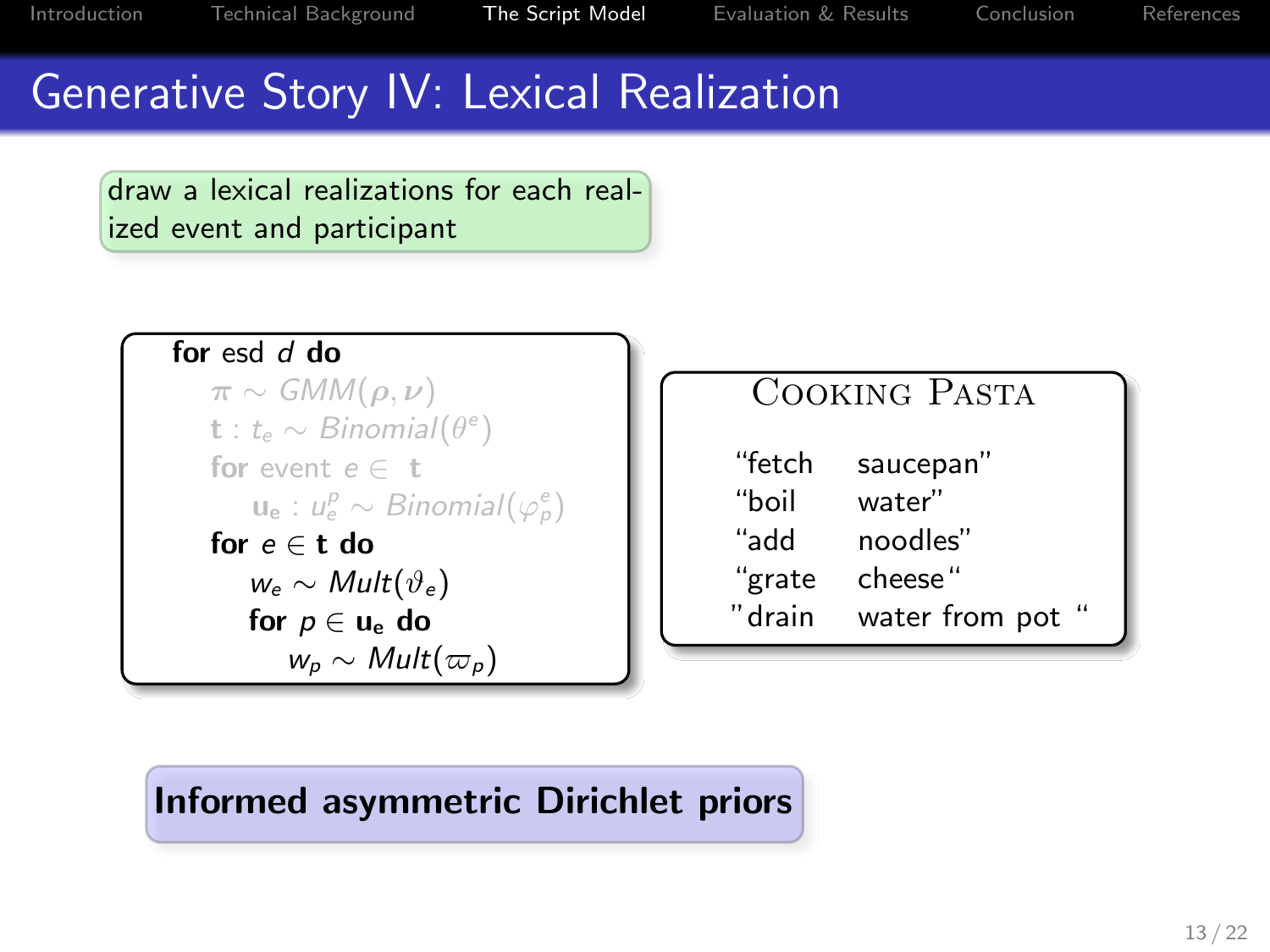# Informed Asymmetric Dirichlet Priors

Tie together the prior values ("pseudo counts") of semantically related words

Multivariate Normal  $\mathcal{N}(0,\Sigma)$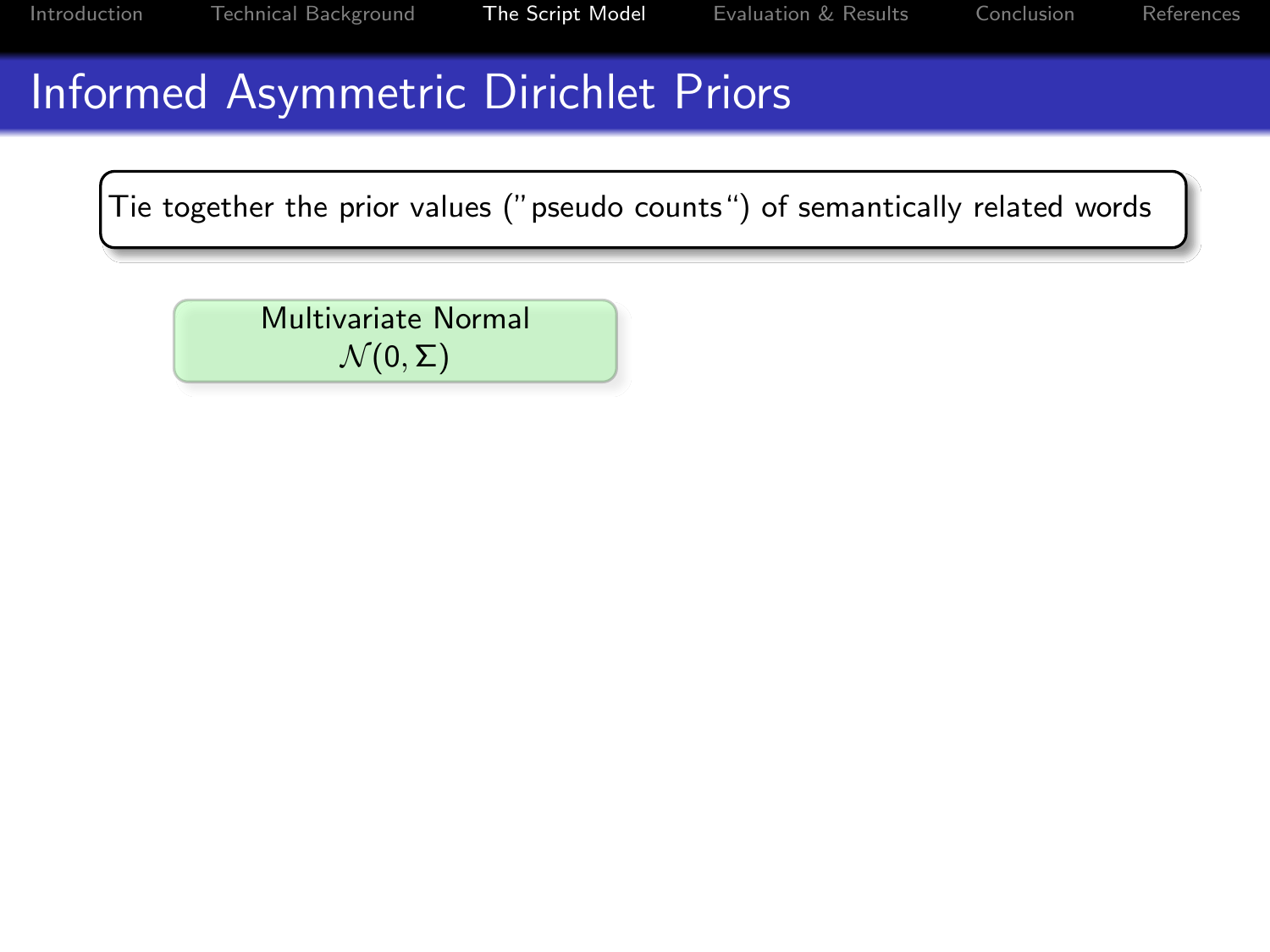## Informed Asymmetric Dirichlet Priors

Tie together the prior values ("pseudo counts") of semantically related words

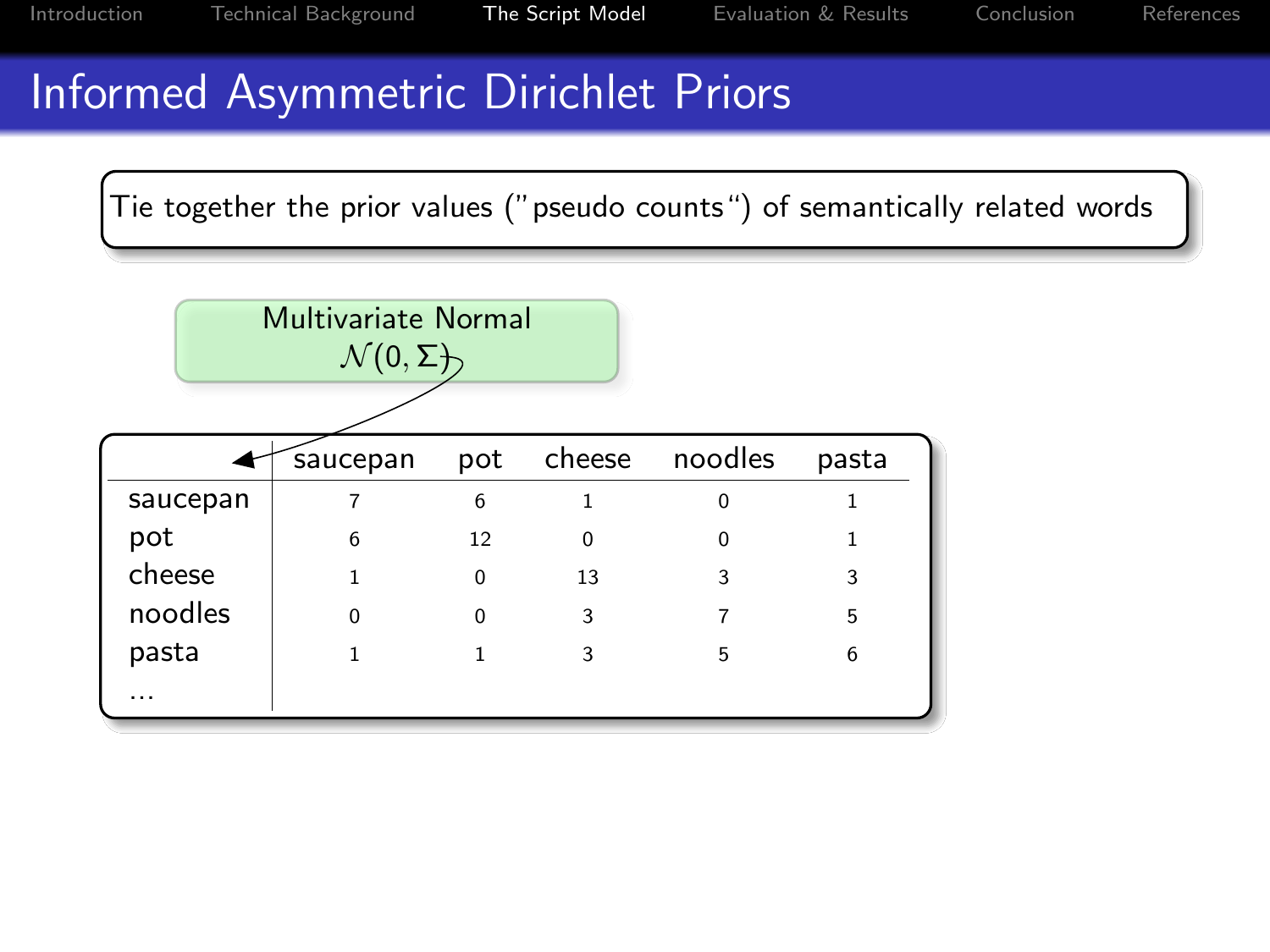## Informed Asymmetric Dirichlet Priors

Tie together the prior values ("pseudo counts") of semantically related words



 $\delta \sim \mathcal{N}(0, \Sigma)$   $\phi \sim \text{Dirichlet}(\delta)$  w ∼ Multinomial( $\phi$ )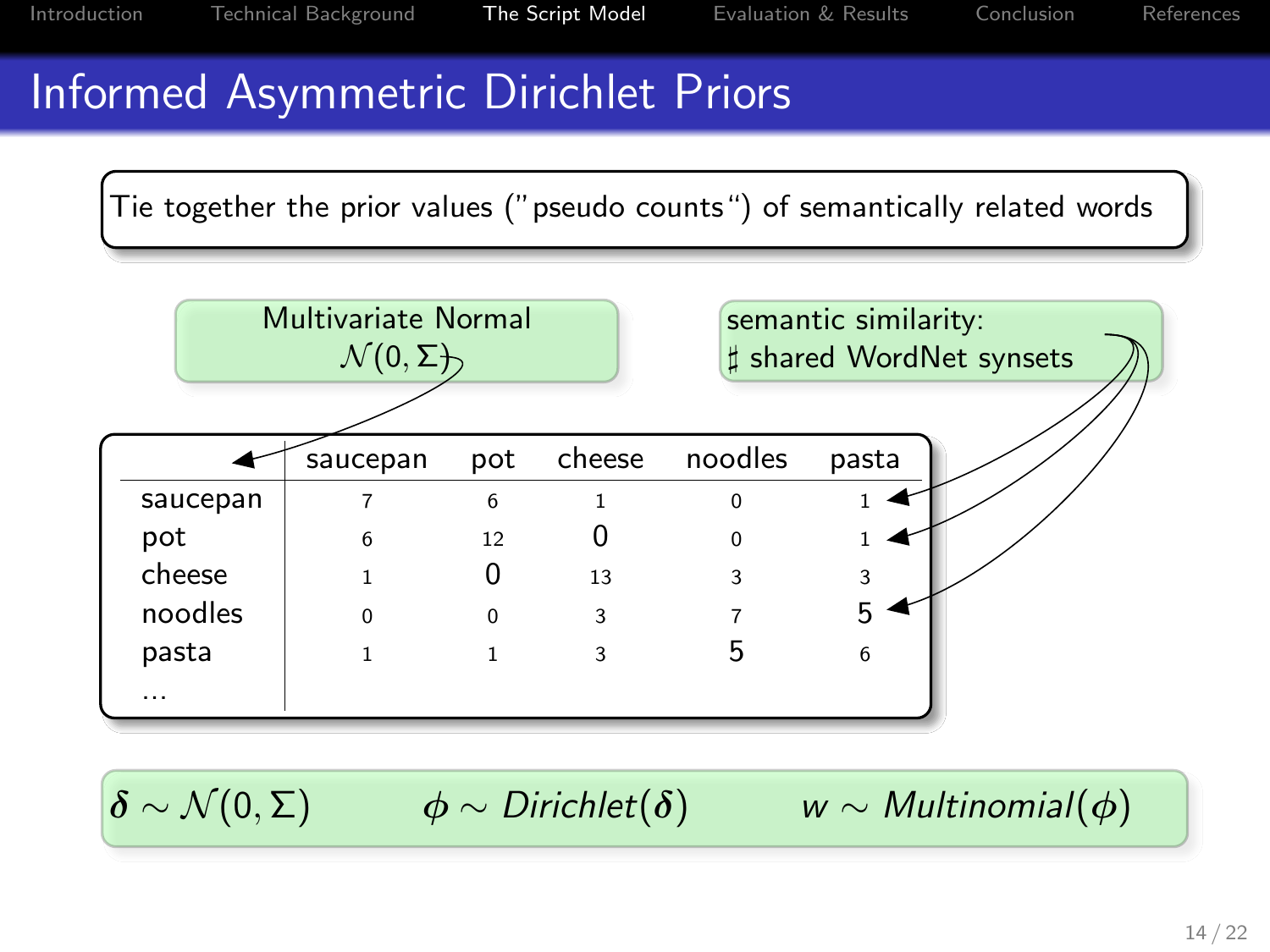Collapsed Gibbs Sampling for approximate inference Slice Sampling for continuous distributions GMM and  $\mathcal{N}(0, \Sigma)$ 

Parameters to be estimated (after collapsing)

- latent ESD labels  $z = \{t, u, \pi\}$
- GMM dispersion parameter  $\rho$
- language model parameters  $\delta_{(partic)}, \gamma_{(event)}$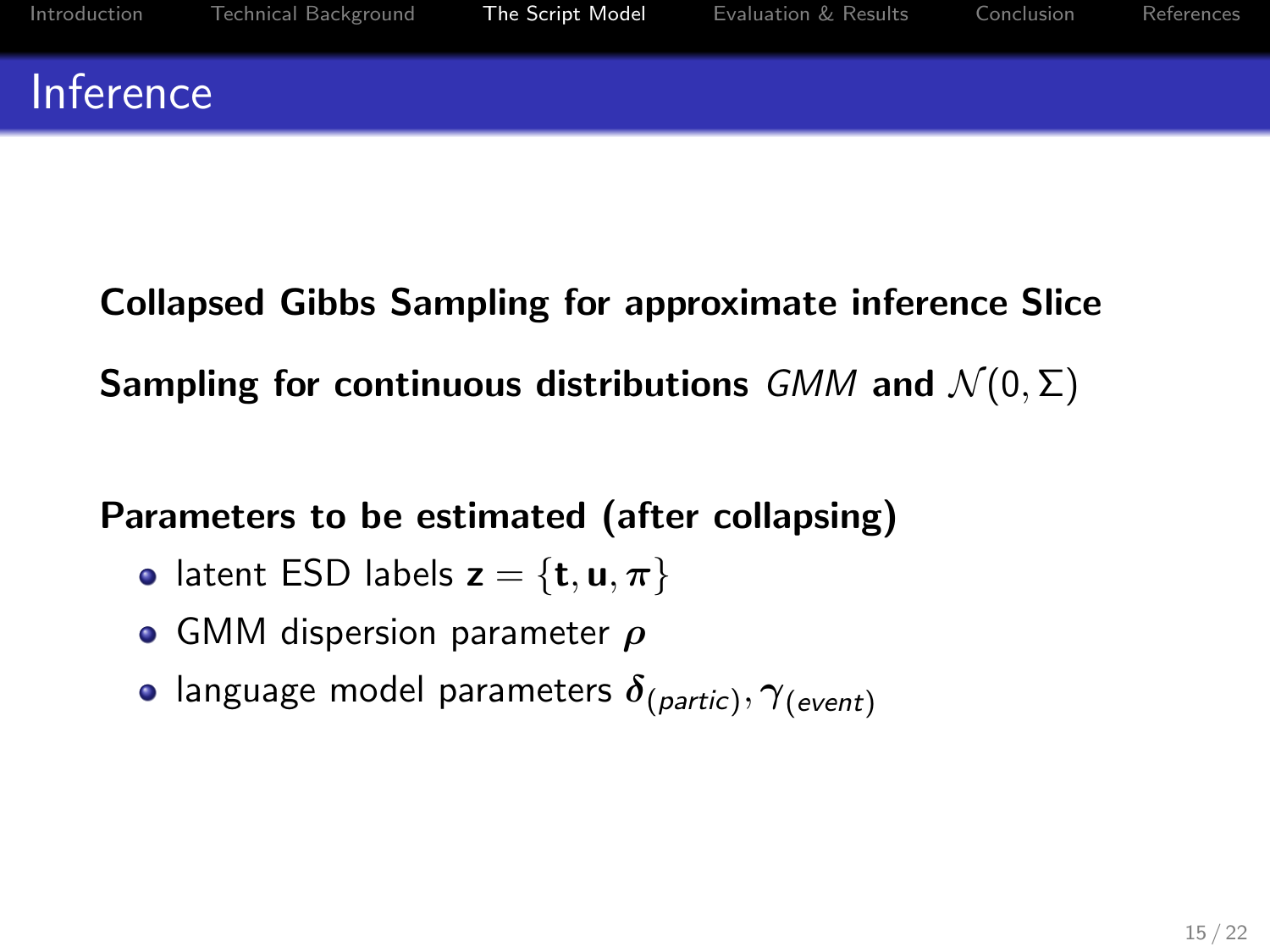## <span id="page-30-0"></span>**Contents**



- **[Technical Background](#page-13-0)**
- **3** [The Script Model](#page-16-0)
- 4 [Evaluation & Results](#page-30-0)

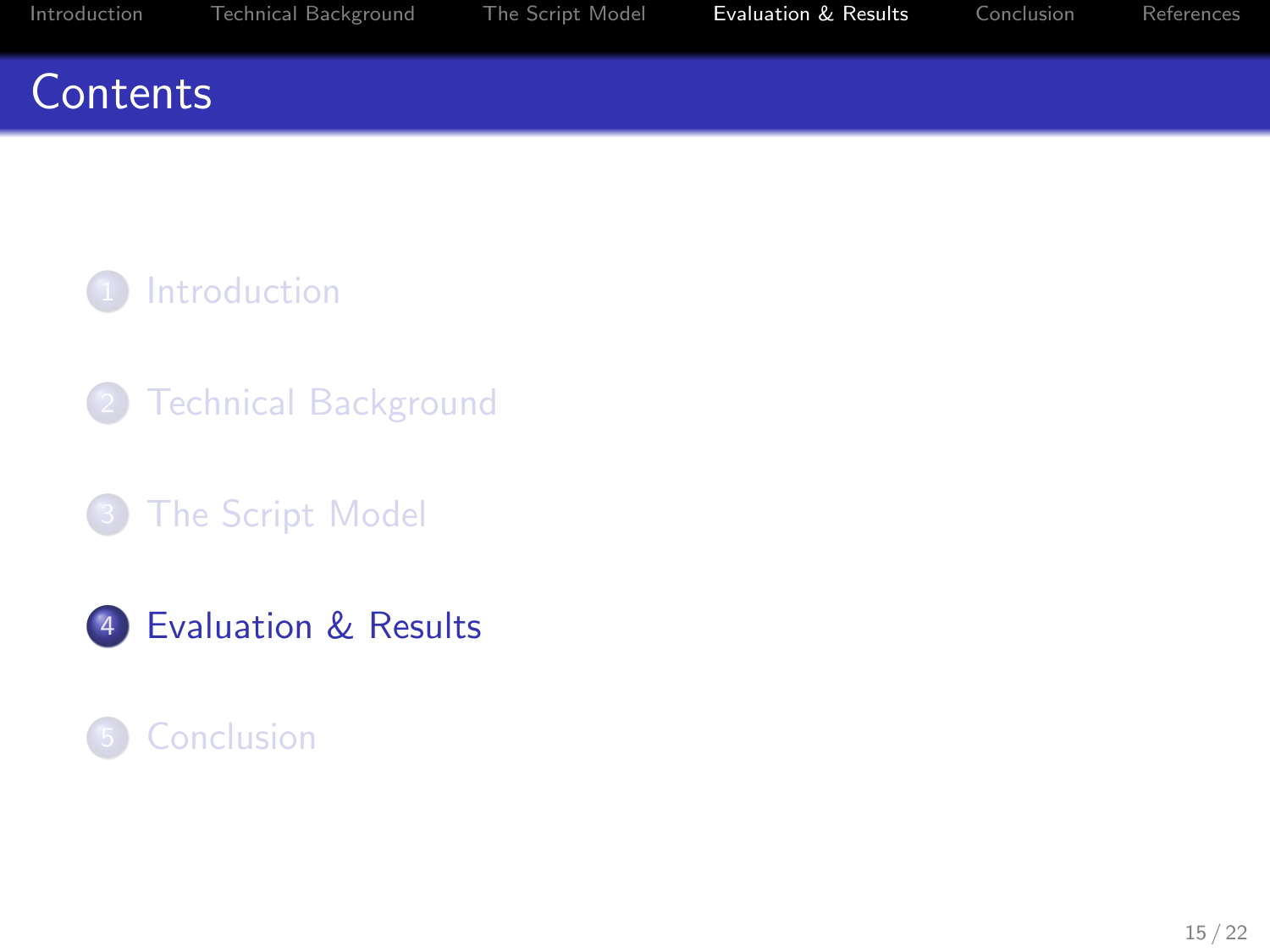#### Data I

#### Collection of ESDs (Regneri et al., 2010)

- sets of explicit descriptions of event sequences
- created from non-experts via web experiments

| Scenario Name               | <b>HESDs</b> | Avg #events |
|-----------------------------|--------------|-------------|
| Answer the telephone        | 55           | 4.47        |
| Buy from vending machine    | 32           | 4.53        |
| Make scrambled eggs         | 20           | 10.3        |
| Eat in fast food restaurant | 15           | 8.93        |
| Take a shower               | 21           | 11.29       |
|                             | .            |             |

- $\bullet$  test set  $(10$  scenarios)
- separate development set (5 scenarios)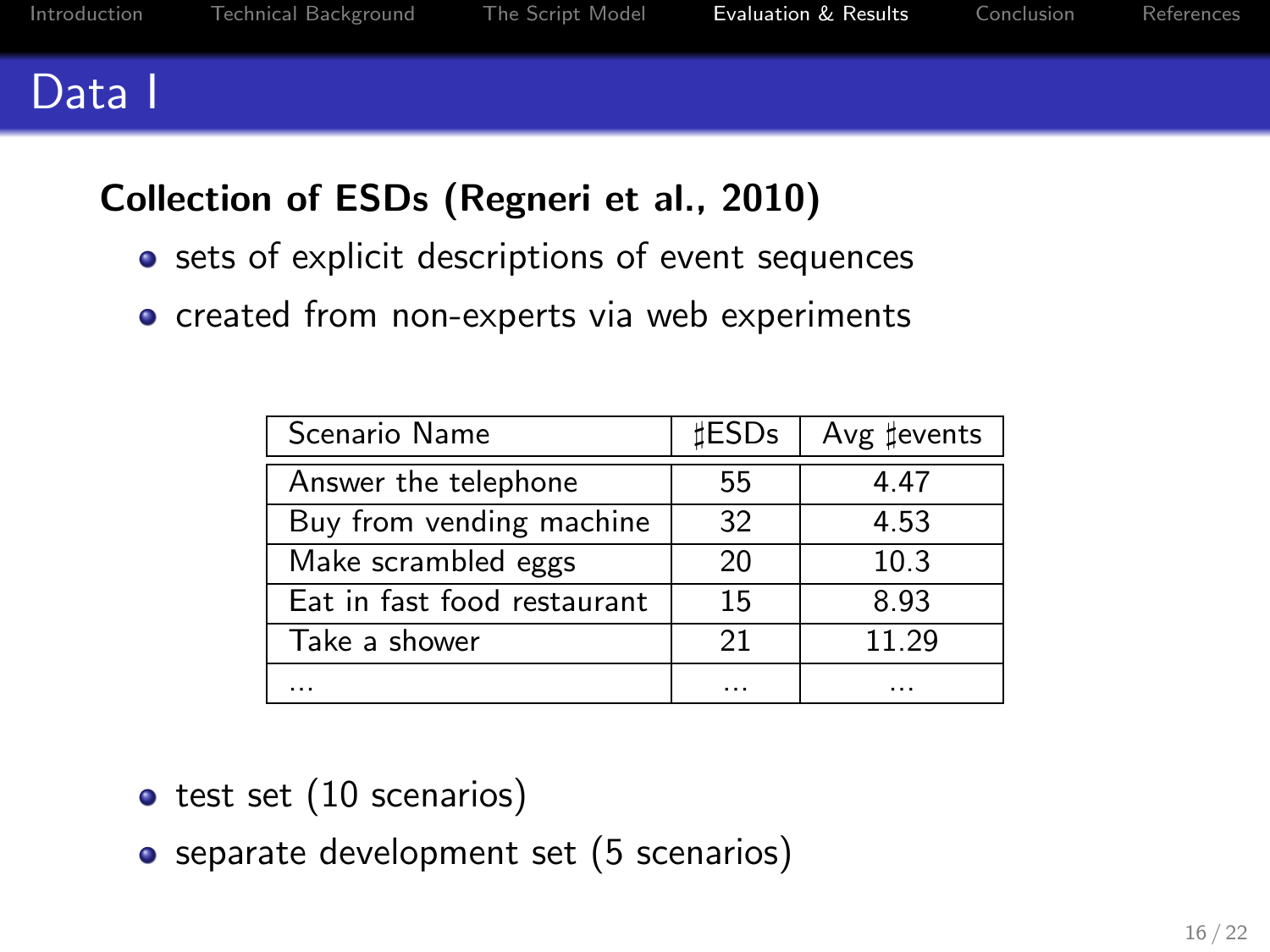# Evaluation Setup (Regneri et al., 2010)

#### Binary event paraphrase classification

- [get pot , fetch saucepan]  $\Rightarrow$  true
- [add pasta, add water]  $\Rightarrow$  false

#### Binary follow-up classification

- [fetch pot, put pasta into pot]  $\Rightarrow$  true
- [put pasta into pot, fetch pot]  $\Rightarrow$  false

#### **Metric**

$$
precision = \frac{true_{system} \cap true_{gold}}{true_{system}}
$$

$$
recall = \frac{true_{system} \cap true_{gold}}{true_{gold}} \qquad F = \frac{2 * precision * recall}{precision + recall}
$$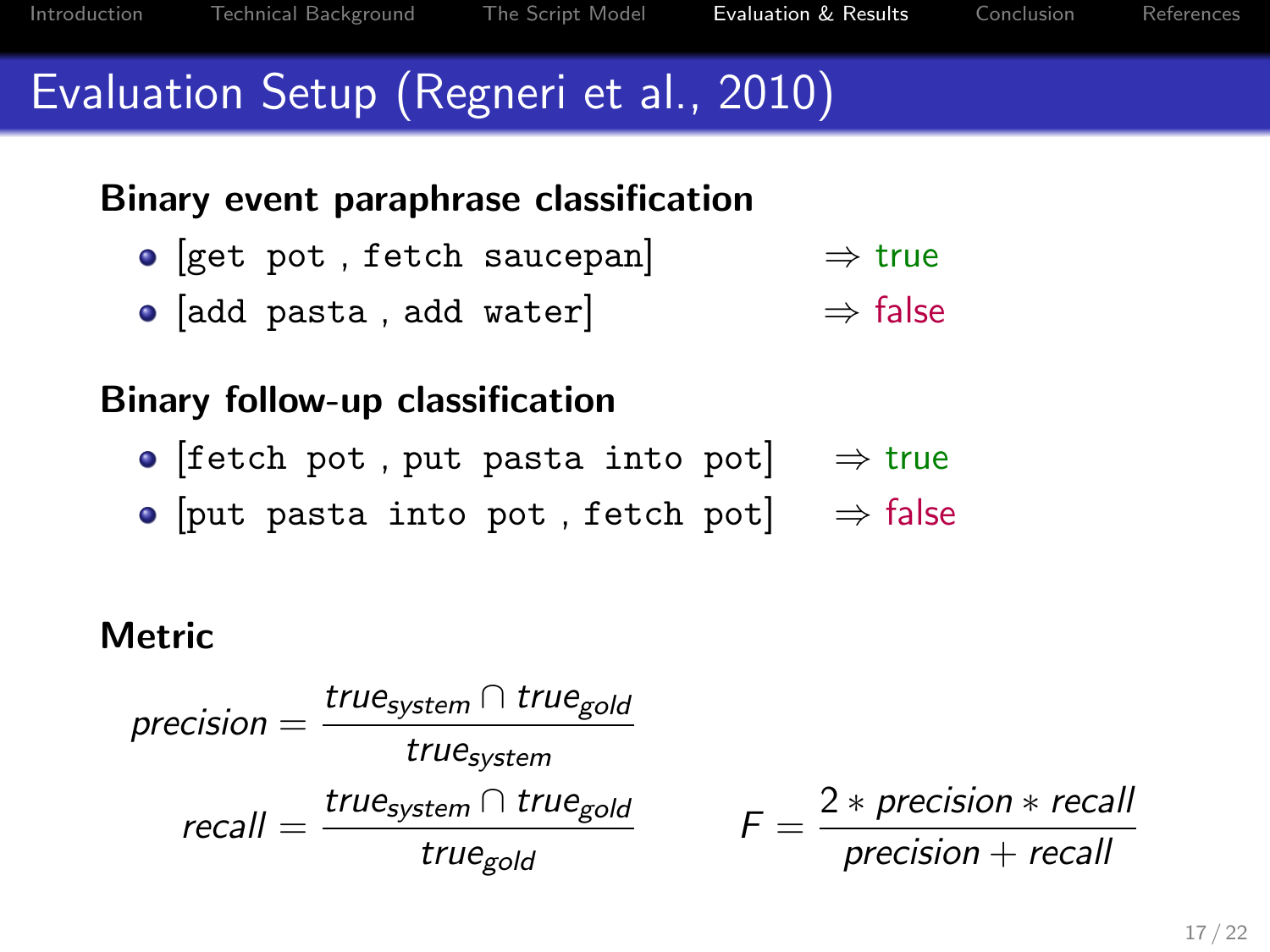## The Event Paraphrase Task



18 / 22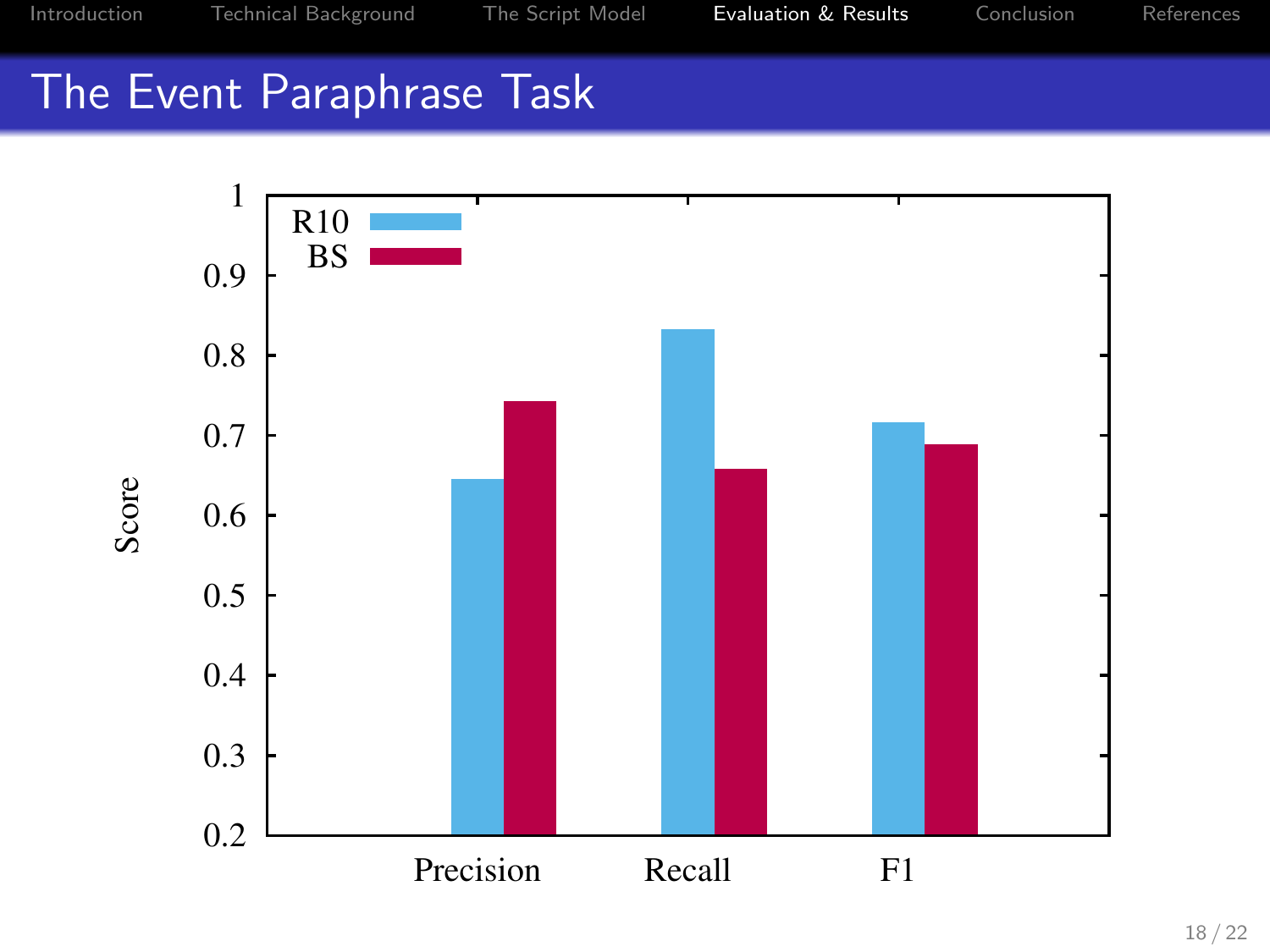## The Event Ordering Task

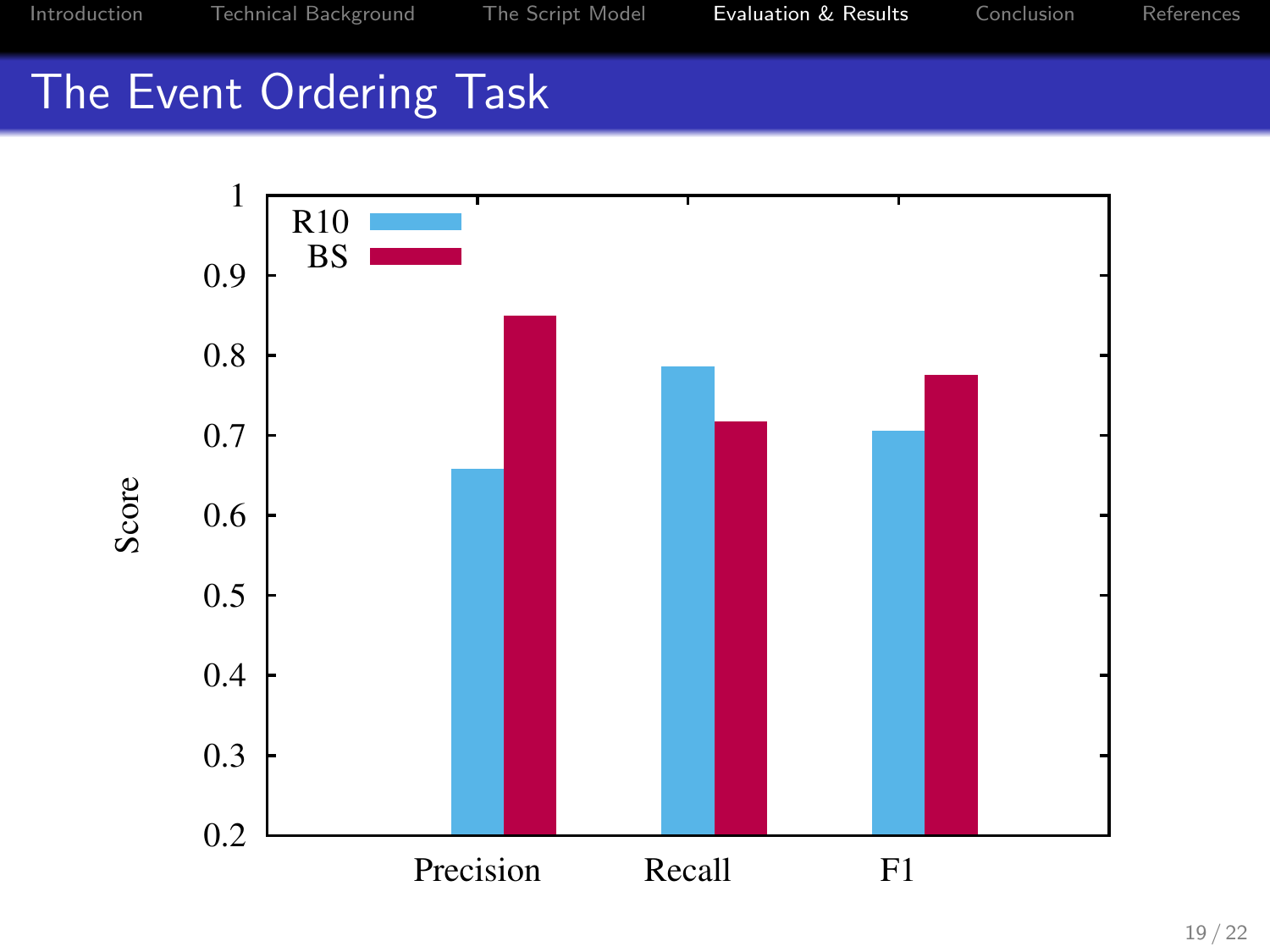## Influence of Model Components

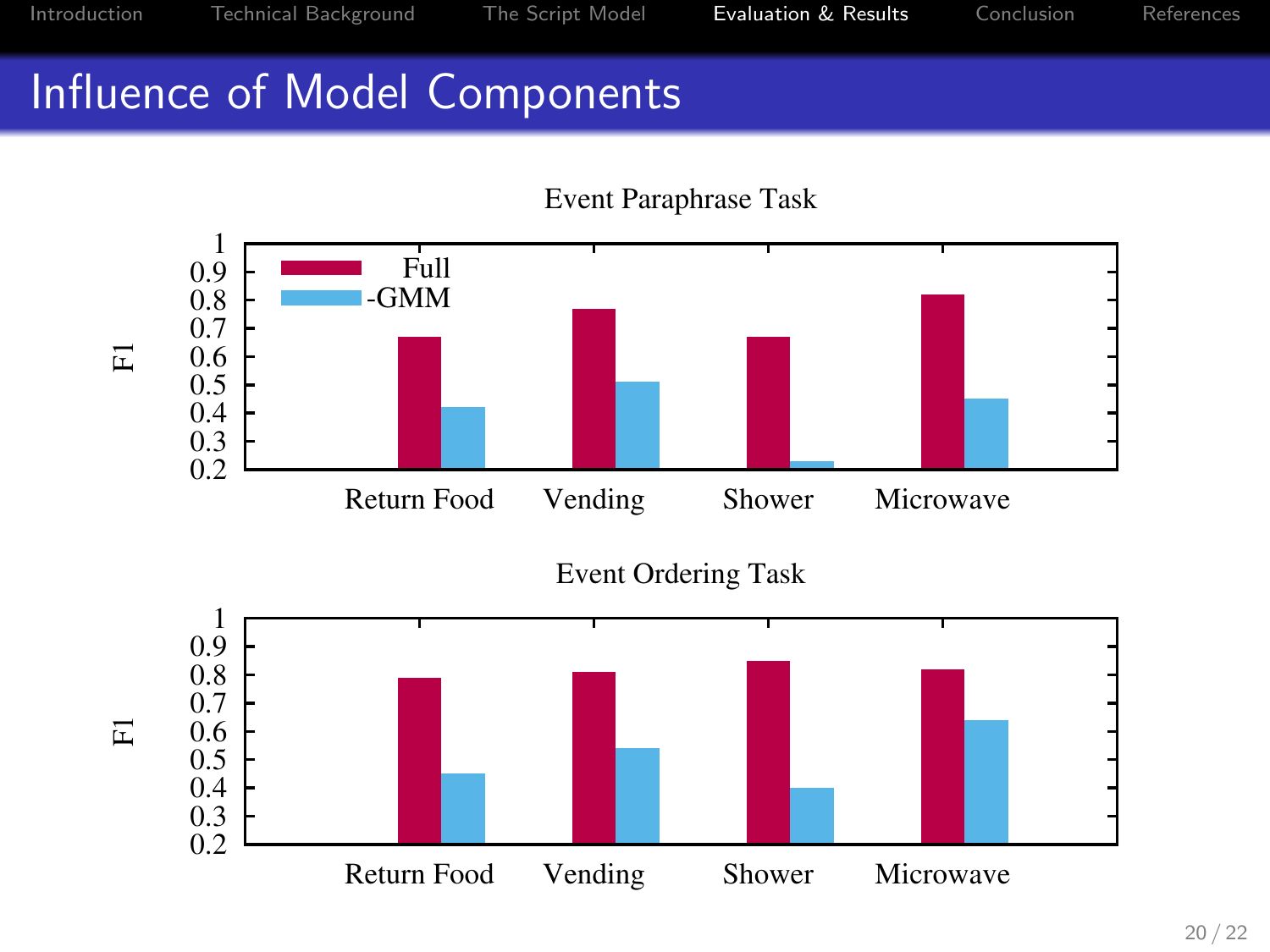## Influence of Model Components



Event Paraphrase Task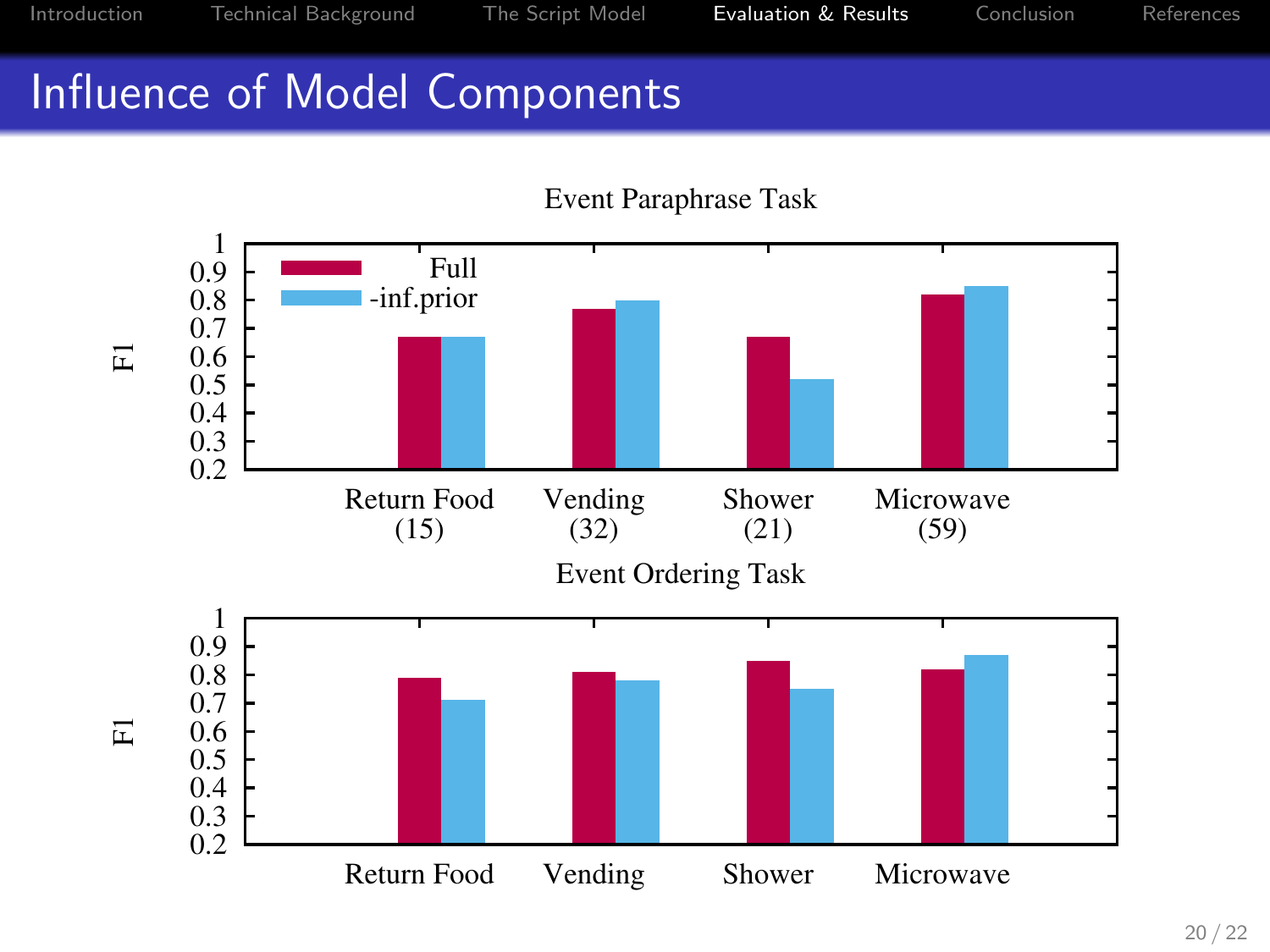# Induced Clustering

#### Cooking food in the microwave

$$
\{get\} \rightarrow \{open, take\} \rightarrow \{put, place\} \rightarrow \{close\}
$$
\n
$$
\rightarrow \{set, select, enter, turn\} \rightarrow \{start\} \rightarrow \{wait\}
$$
\n
$$
\rightarrow \{remove, take, open\} \rightarrow \{push, press, turn\}
$$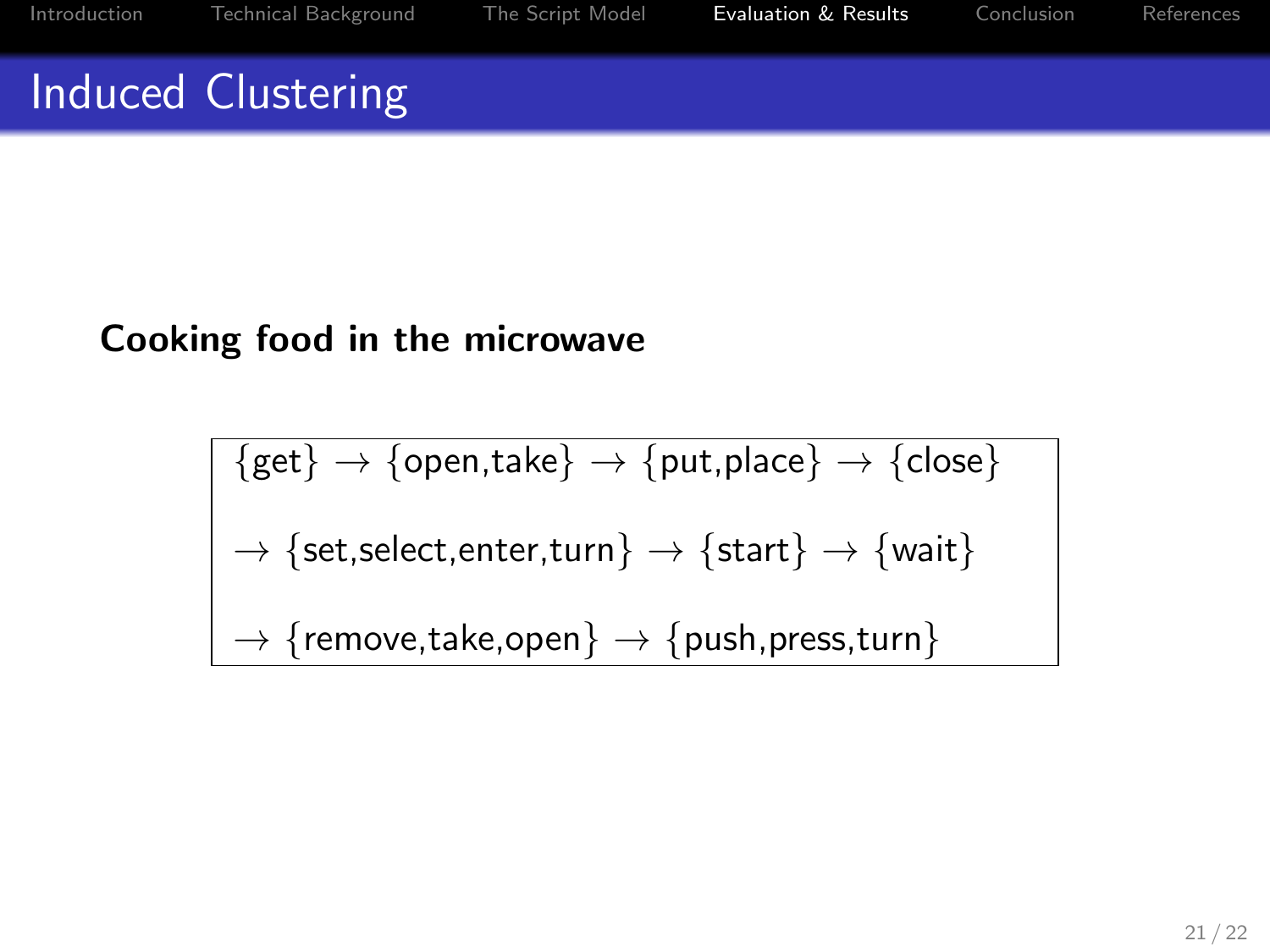## <span id="page-38-0"></span>**Contents**



- **[Technical Background](#page-13-0)**
- **3** [The Script Model](#page-16-0)
- 4 [Evaluation & Results](#page-30-0)

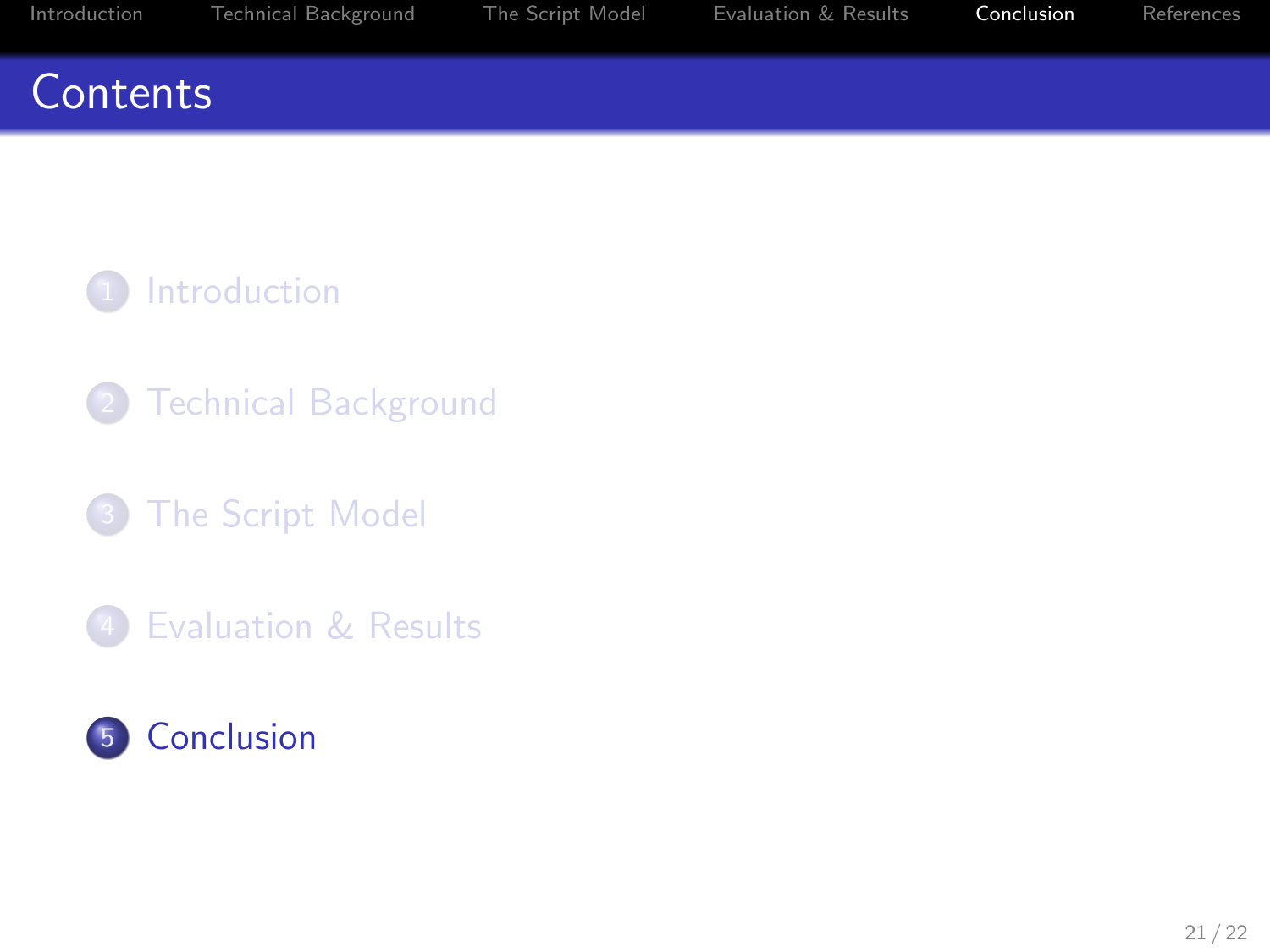#### A hierarchical Bayesian Script model

- joint model of event types and ordering constraints
- **•** competitive performance with a recent pipeline-based model
- inclusion of word similarity knowledge as correlations in the language model priors
- explicitly target apparent script characteristics (event optionality, event type-specific temporal flexibility)
- GMM as an effective model for event ordering constraints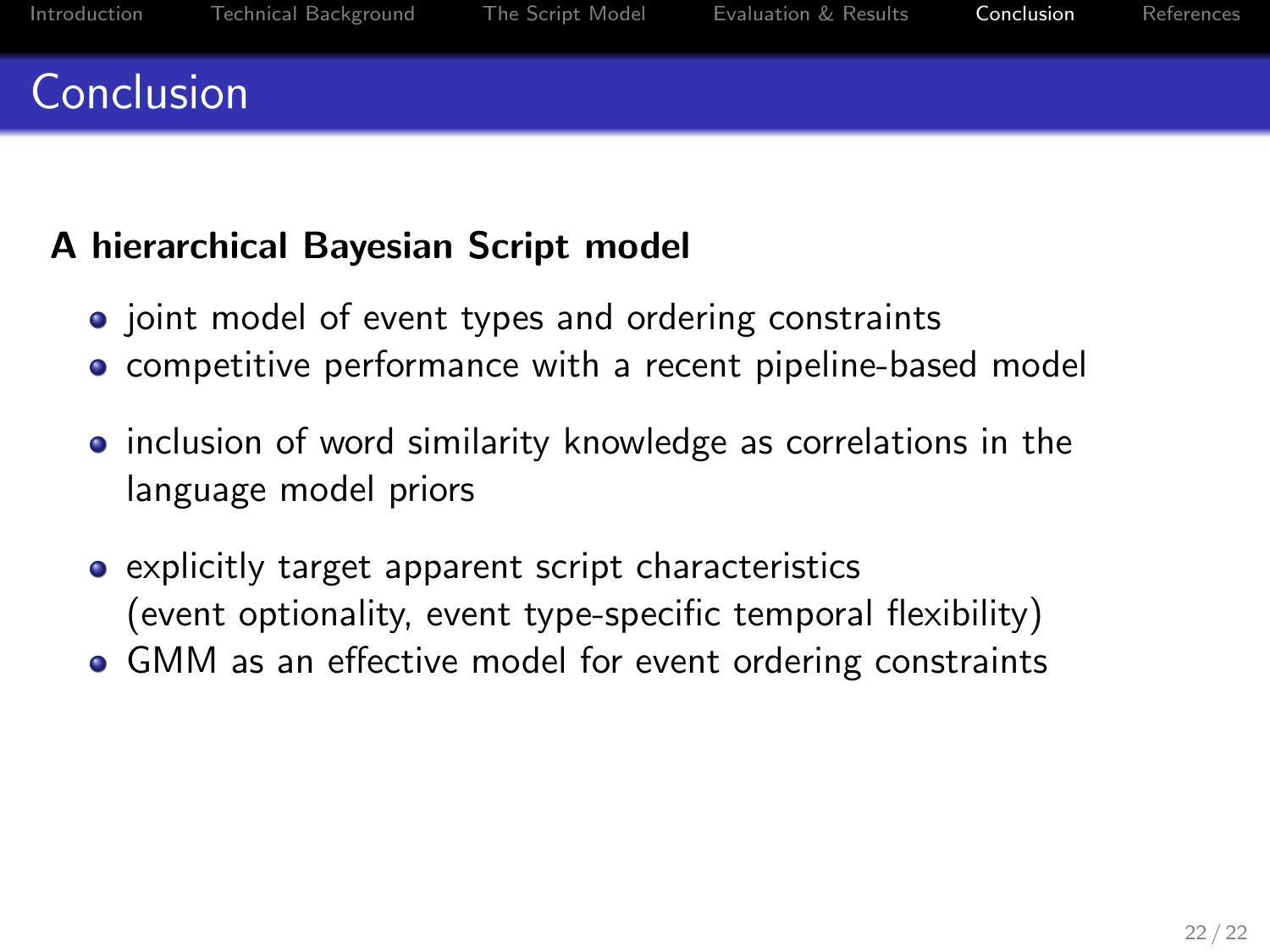## Conclusion

#### A hierarchical Bayesian Script model

- joint model of event types and ordering constraints
- **•** competitive performance with a recent pipeline-based model
- inclusion of word similarity knowledge as correlations in the language model priors
- explicitly target apparent script characteristics (event optionality, event type-specific temporal flexibility)
- GMM as an effective model for event ordering constraints

#### Thank you!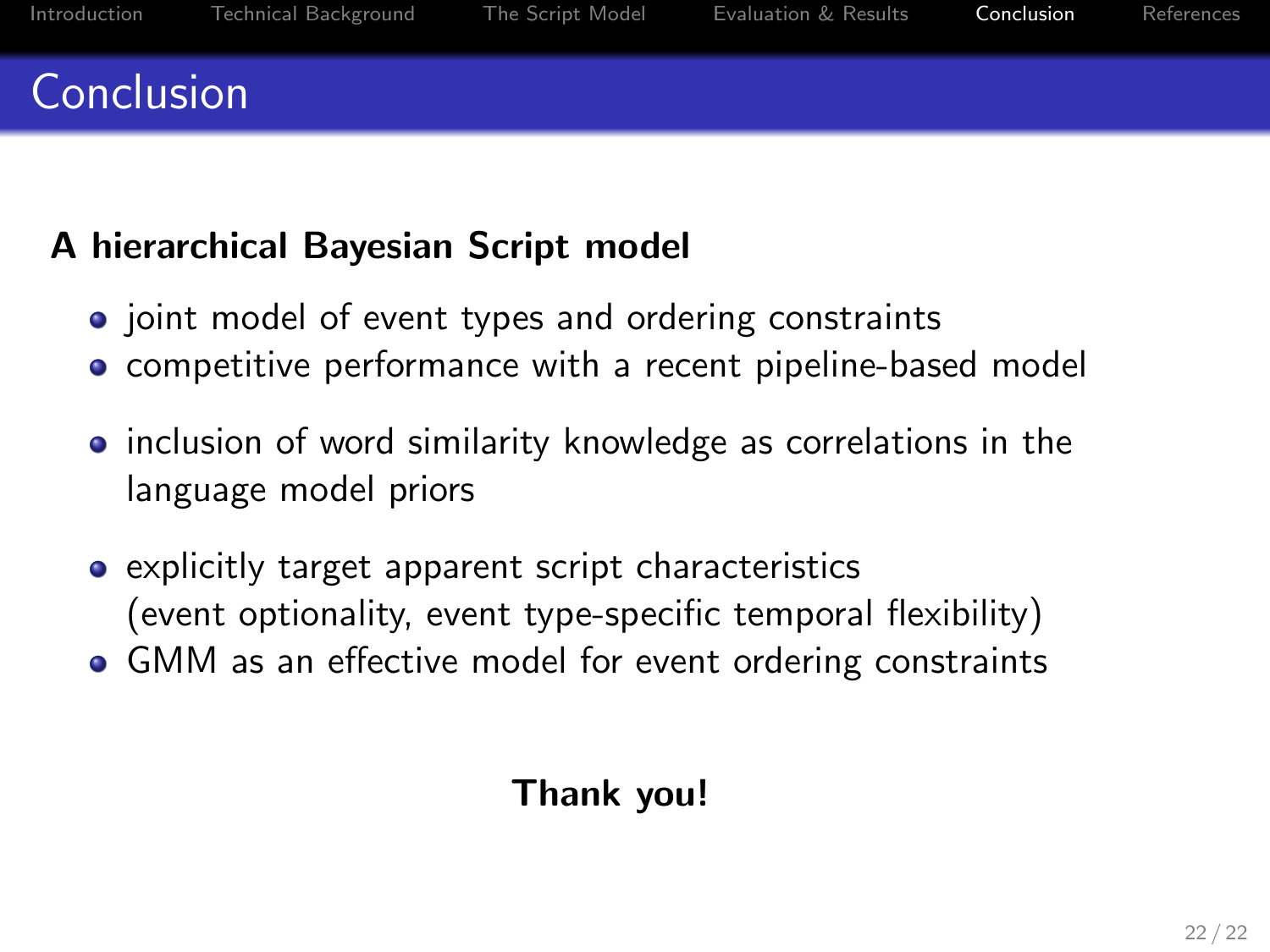- <span id="page-41-0"></span>A. Barr and E.A. Feigenbaum. 1986. The handbook of artificial intelligence. 1 (1981). The Handbook of Artificial Intelligence. Addison-Wesley.
- D. Blei and J. Lafferty. 2006. Correlated topic models. In Y. Weiss, B. Schölkopf, and J. Platt, editors, Advances in Neural Information Processing Systems 18, pages 147–154. MIT Press, Cambridge, MA.
- N. Chambers and D. Jurafsky. 2008. Unsupervised learning of narrative event chains. In Proceedings of ACL-08: HLT, pages 789–797. Association for Computational Linguistics, Columbus, Ohio.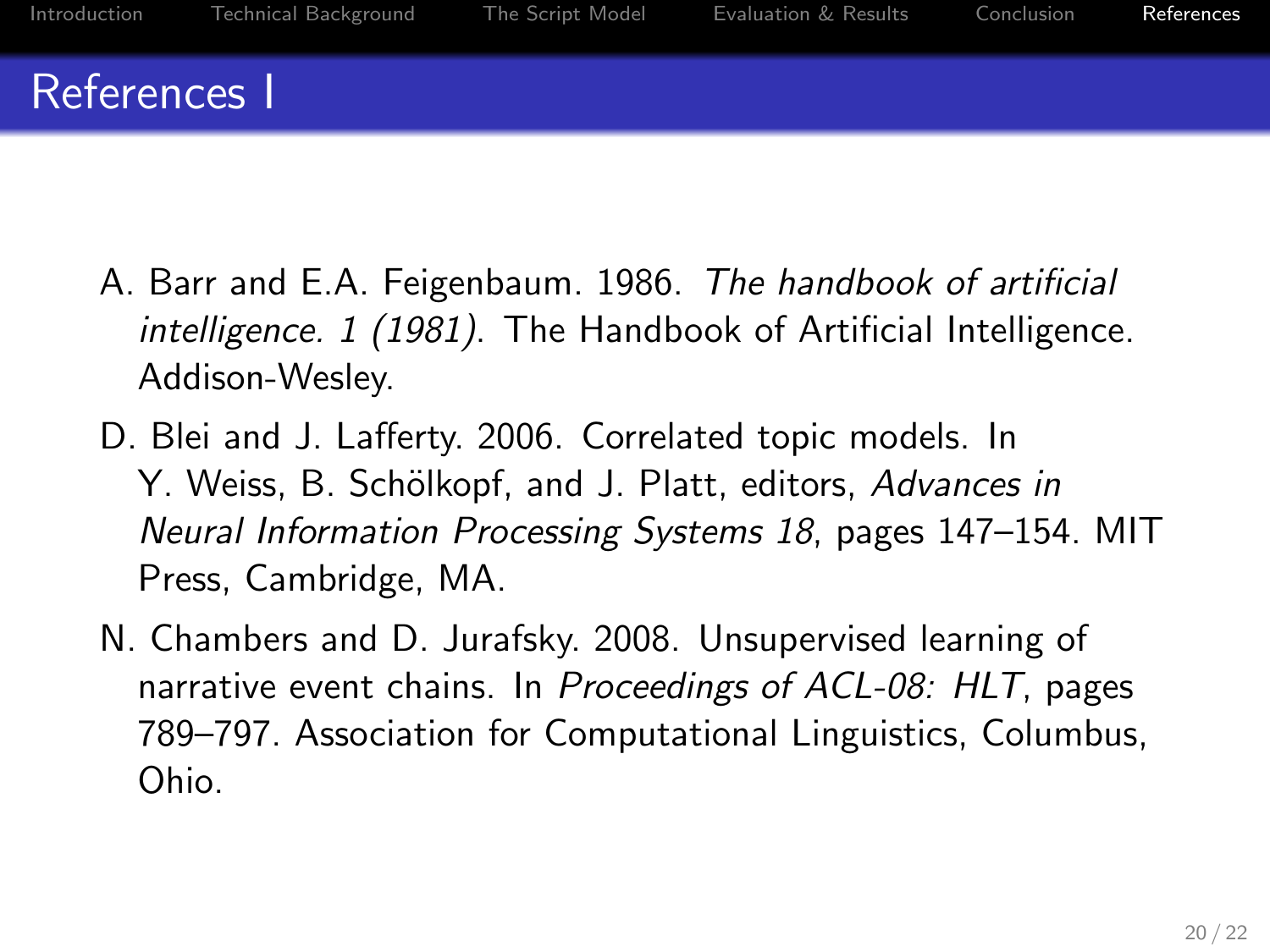- N. Chambers and D. Jurafsky. 2009. Unsupervised learning of narrative schemas and their participants. In Proceedings of ACL-09 and the 4th International Joint Conference on Natural Language Processing of the AFNLP, pages 602–610. Association for Computational Linguistics, Stroudsburg, PA, USA.
- H. Chen, S. R. K. Branavan, R. Barzilay, and D. R. Karger. 2009. Content modeling using latent permutations. J. Artif. Int. Res., 36(1):129–163.
- M. Fligner and J. Verducci. 1986. Distance based ranking models. Journal of the Royal Statistical Society, Series B, 48:359–369.
- C. L. Mallows. 1957. Non-null ranking models. Biometrika, 44:114–130.